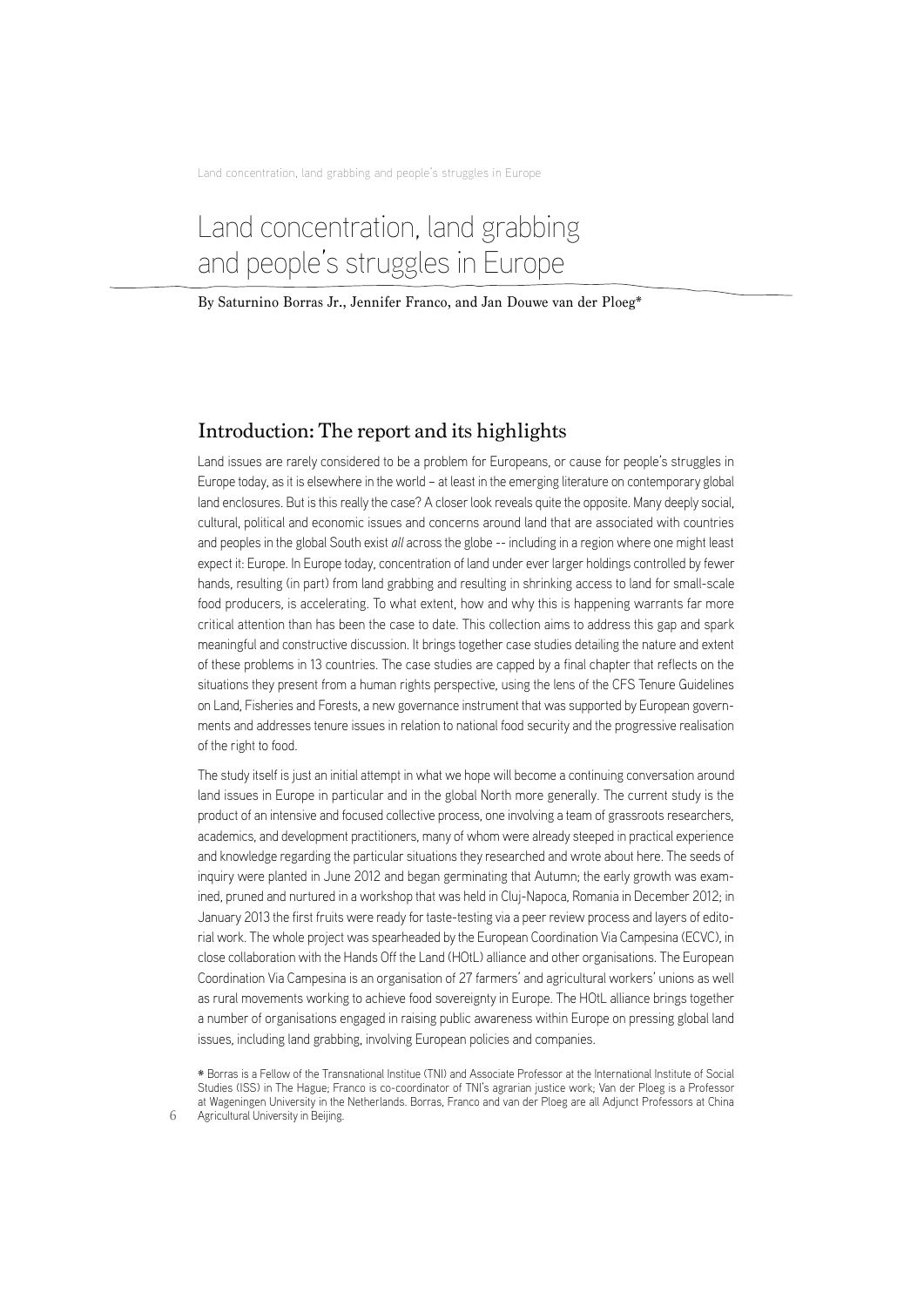Until now the global phenomenon that is widely referred to as 'land grabbing' has been generally assumed to be happening only in the Global South, and with many reports claiming that it is concentrated in Africa and that the main land grabbers are Chinese, Indian and South Korean companies as well as the Gulf States. Transnational social movement and NGO campaigns have likewise tended to accept unquestioningly this general assumption that land grabbing is a phenomenon focused on countries in the South, especially African countries. By bringing Europe's land issues into focus, the present study stands *to change the way we think of contemporary land grabbing in at least three fundamental ways.*

*First*, land grabbing is not the only important and pressing land issue in the world today; the ongoing trend of 'generic' land concentration is just as significant and problematic. *Second,* land concentration and land grabbing do not only occur in developing countries in the South, but are trends that are currently underway in Europe as well. *Third,* the study shows that people's struggles against land concentration and land grabbing are also unfolding in Europe, suggesting that a truly transnational perspective on political struggle against contemporary enclosures is certainly warranted, if not urgently needed. In this introduction we offer a discussion of the study's main highlights, which are briefly summarised below.

1. Europe is currently experiencing *tremendous and rapid land concentration*. This process is adversely affecting the lives and livelihoods of millions of small-scale farmers and agricultural workers. In many European countries, the degree of land-based inequality is similar to some countries with notoriously inequitable distribution of land ownership and land-based wealth such as Brazil, Colombia, and the Philippines. In Europe today, tens of thousands of small farmers are being thrown out of farming every year, while large farms and agribusiness are expanding their scope widely and rapidly. The same logic of global capital accumulation imperatives that are the driving force in land grabbing globally, are underpinning land concentration processes in Europe: this is, the revaluation of land in light of the convergence of multiple crises around food, energy, climate and finance.

Yet two European processes have fused together with the converging crises, resulting in the explosive concentrating currents seen today. First, there is a privatisation drive in land property systems in the previously socialist countries, which is rapidly altering landscapes and livelihoods there. Second, there is a possible shift in the Common Agricultural Policy (CAP) subsidy scheme of the European Union (EU) that is directly tied to production, i.e. subsidy per hectare of farmland, and which may become an important incentive for well-to-do farmers, agribusiness and other speculators to accumulate land – just as the existing CAP subsidy system has been. Dramatic processes of land concentration within the EU have coincided with the concentration of the benefits of CAP subsidy in the hands of fewer *and* bigger land holdings. Simply put, there has been at least the coexistence of CAP subsidy system and tens of thousands of farmers being out of farming every year.

Importantly, while land concentration has always been part of the European scene (as it has elsewhere), we see a few features emerging in recent years that give it a distinct, contemporary character. These features pertain to: (i) the relatively newer/different *context* of global/European capital accumulation imperatives, combined with land concentration *processes* that are of a (ii) relatively newer *character*, (ii) alarming *extent*, (iii) worrying *pace*, and (iv) appalling *manner*. Land concentration turns out to be a very critical issue in Europe today, and ought to be understood as one of the most strategic development issues facing the European region and its peoples -- directly involving at least 25 million people in the EU alone.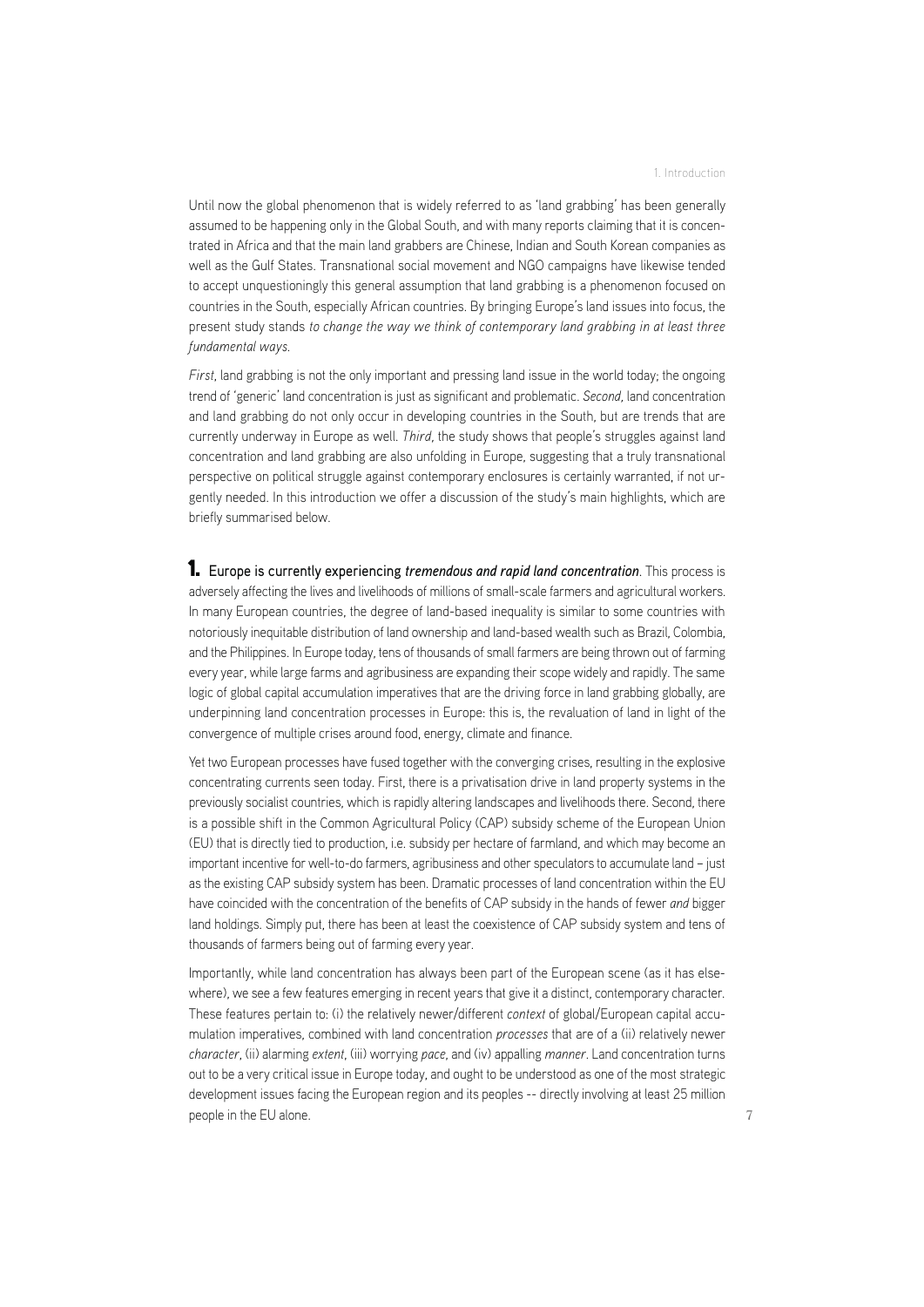2. On par with the scale and character witnessed in Africa, Asia and Latin America – and so, to a greater extent than previously believed — *land grabbing* is underway in Europe as well. Within the EU, land grabbing is especially significant in many of the relatively newer Member States, including at least three of the countries included in this study: Romania, Hungary, and Bulgaria, although arguably, it is taking place in Germany, Italy and Spain as well. As will be seen, as in other parts of the world, the scale of the land acquired is usually quite large: often involving thousands of hectares of land per deal.

As elsewhere, the 'grabbers' are not just confined to foreign actors, but domestic investors too, and therefore include not only those grabbers frequently highlighted in the mainstream media (e.g, Chinese capital and the Gulf States, for example), *but also European* capital as well. Indeed, European capital emerges as an important factor in all the countries studied here. Meanwhile, the nature of the land transactions brought to light here are often just as shady in character as those witnessed in Cambodia or Ethiopia, for instance. Finally, it bears stressing that this phenomenon of land grabbing in Europe is unfolding both inside and outside the EU, and the present study also brings into focus the cases of Serbia and Ukraine, in addition to numerous cases inside the EU. Arguably, and as demonstrated in several case studies in this collection, CAP subsidy is one of the drivers of land grabbing within the EU – especially in Eastern Europe, and has helped to unleash the rise of a new class of 'land grab entrepreneurs': land brokers, speculators and scammers whose activities are facilitating the dramatic, and in our view highly problematic, changes around land property relations and land use that are currently unfolding.

Overall, Europe is linked to the global land-grabbing phenomenon in at least three ways: (a) as *context for* land grabbing elsewhere, (b) as the *origin of* land grabbers, and (c) as a *site for* land grabbing. This 3-in-1 role of the region is quite similar to two other regions in the world, namely, Latin America and Southeast Asia.

**3.** Green grabbing – or land grabbing in the name of the environment – is an emerging phenomenon in Europe, as it is elsewhere in the world. Europe is linked to green grabbing in at least two ways. On the one hand, EU policies such as its biofuels policy, embodied in the Renewable Energy Directive (RED), as well as various global policies that it supports such as REDD+ (Reducing Emission from Deforestation and Forest Degradation), are crucial contexts for massive land grabbing happening in various other parts of the world. On the other hand, Europe is itself becoming an important site of green grabbing via increasing corporate investments in renewable energy that require both large-scale acquisitions of land, and significant changes in how land is used. Again, public subsidies for investments in renewable energy that are linked to land grabbing are increasingly an issue.

**4.** 'Artificialisation' of land is a key underlying process leading to land concentration, land grabbing and green grabbing. Changing lifestyles towards more urban ways, and capital accumulation imperatives (the need to continuously reinvent itself to generate profit) are leading to encroachment into agricultural land, eroding the latter through scattered but steady and widespread land use changes. In Europe, a significant amount of prime agricultural land (e.g., near road infrastructure or with irrigation, for example) is lost to urban sprawl, real estate speculation, tourism enclaves, and an array of other non-agricultural commercial undertakings – a process that many French farmer-activists call 'artificialisation of land'. Although typically encroaching into the most fertile and productive agricultural lands in piece-meal fashion that in isolation may not seem like much, these scattered cases of usually smaller land deals ultimately add up to a substantial capture and loss of farmland across Europe.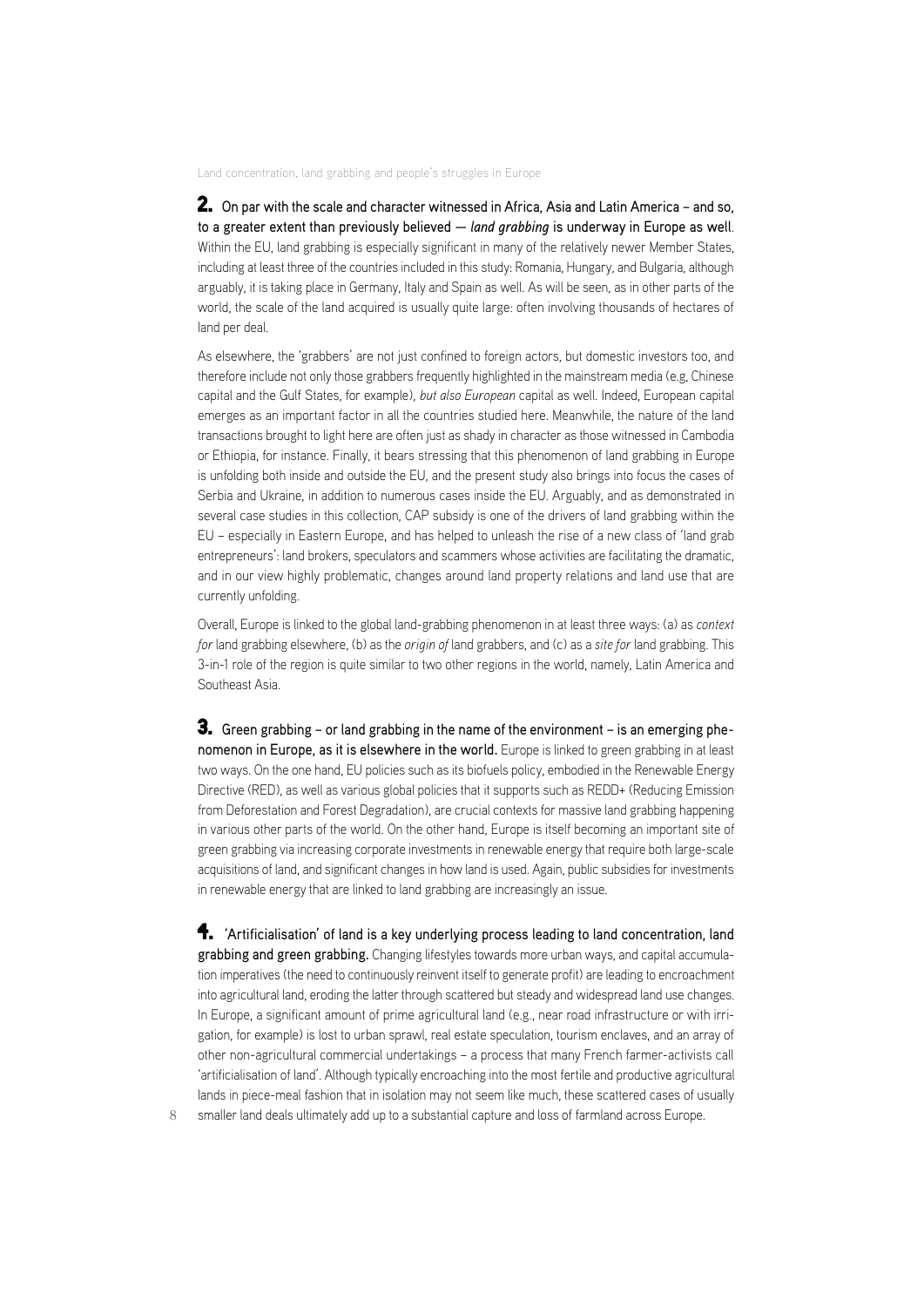5. Additionally, these processes of land concentration and land grabbing in the European setting are further reinforced by existing market dynamics and institutional rules, which effectively deny entry into agriculture to prospective farmers. The process of putting small farmers out of farming and blocking the entry of prospective small farmers into the agricultural sector are two interlinked phenomena that are shaped by the push towards fewer and larger farm holdings. As will be seen in the country studies, this is an especially troubling – but even less visible -- dimension of the land question in Europe today. It has a clear generational dimension too, one that raises additional fundamental questions about the very future of farming in Europe – not only what *form* it will take and what *purposes* it will serve, but *who* will do it.

6. Against these trends and in favour of alternatives, cross-class people's struggles are growing. Vibrant people's struggles against land concentration, 'artificialisation of land', and land grabbing are definitely taking root and growing across Europe. These struggles are of two types. First, we are seeing the rise of defensive *people's counter-enclosure campaigns* where people are actively resisting dispossession or 'artificialisation of land'. Second, we are seeing more pro-active *people's enclosure campaigns* where people are firmly asserting their own right to control land resources, including their right to cultivate and to choose how and for what purposes to farm. One key feature of the protest front that is emerging across Europe is its multi-class character and capacity to bring together diverse categories of people: farmers, workers, consumers, urban gardeners, activists, young and old, men and women. Another is its territorial character: for various reasons the nascent protest front is reimagining and reshaping relations and relationships not just within the rural sphere, but also between rural and urban, and toward more territorial fields of action that criss-cross urban and rural boundaries in transformative ways.

### The context: Urgent land issues in Europe today

As indicated above, the processes of land concentration and land grabbing in Europe are quite similar to land concentration and land grabbing in other places in the world, such as Cambodia or Brazil, Ethiopia and Indonesia. In this section we delve more deeply into the context, conditions and challenges to these trends of land concentration and land grabbing in Europe.

Despite the highly urbanised and industrial character of the EU economy, agriculture remains an important sector for various reasons. According to the 2012 Edition of Eurostat (EU 2012: 27), there are close to 12 million farms in the EU-27 in 2010, covering 170 million ha of Utilized Agricultural Area (UAA) (see Tables 1 and 2). This translates to UAA covering a little over 40 percent of the total EU-27 territory, providing livelihoods and jobs to 25 million people. The latter translates to 9.7 million 'annual working units' (AWU) that in turn corresponds to same number of people working full-time (EU 2012: 53). It is very much of a family labour-oriented enterprise. "In EU-27 the share of family labour force in AWU was 75%, regular non-family labour forces was 17% and non-regular non-family 8%" (EU 2012: 53) (see Table 3).

Moreover: "In 2011, gross value added (GVA) at producer prices amounted to more than EUR 148 billion in the EU-27. 83.3% of this value is generated in the EU-15… France, Italy and Spain together produce almost 58% of the GVA of agriculture in the EU-15" (EU 2012: 65). But it is important to note that subsidies play an important role in this sector. "Between 2000 and 2011, the value of all agricultural subsidies… recorded in 2010 in the EU-27 amounted to EUR 55.5 billion. The share of the new Member States in the total value of subsidies paid to agricultural producers rose from 3% to 17.7%" (ibid.).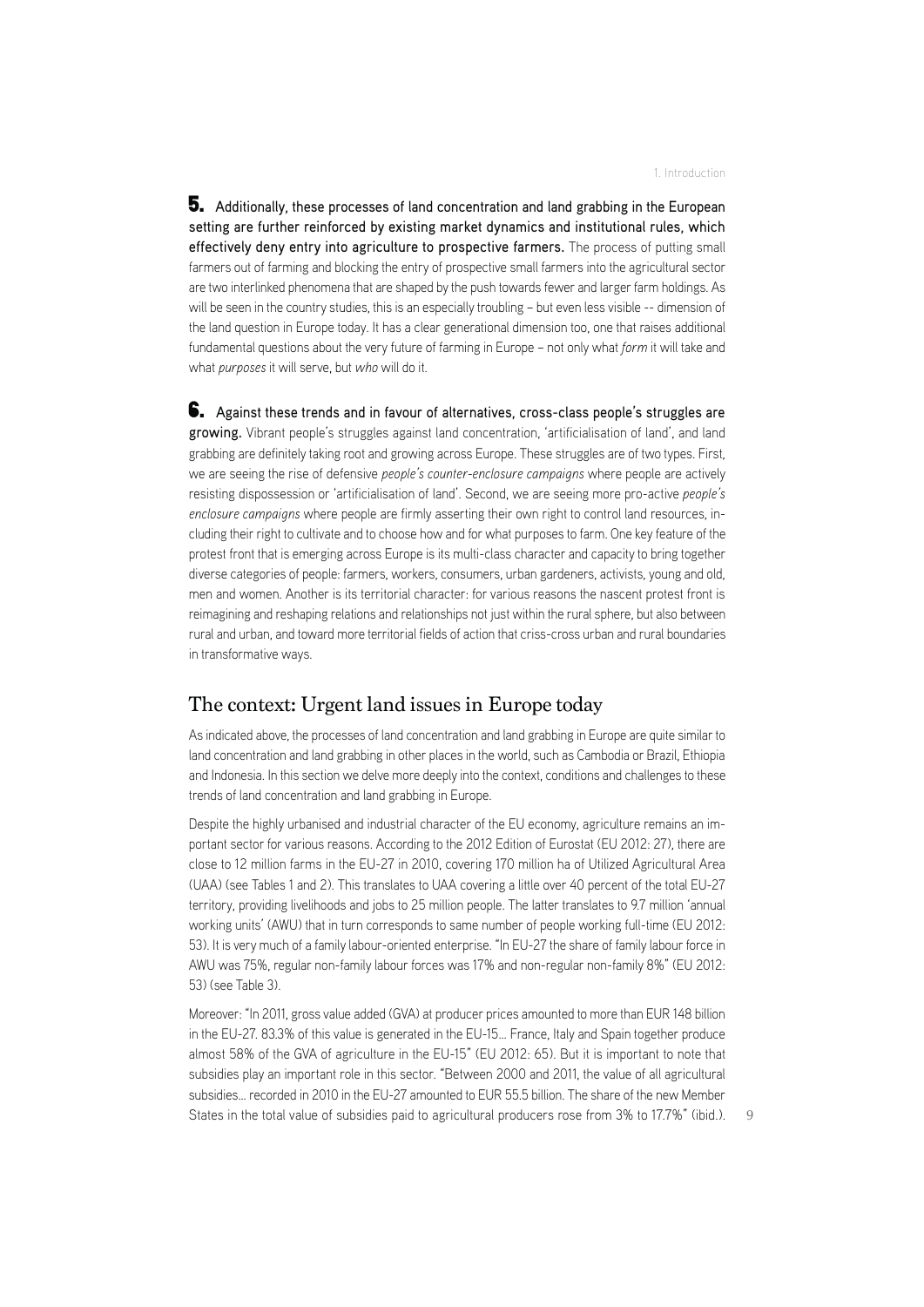Crucially, there has been a shift in the EU Common Agricultural Policy (CAP) subsidy over time, from subsidies on product to subsidies on production, which have direct and far-reaching implications in terms of land and land concentration. In 2000, the subsidies on products accounted for EUR 26.6 billion, compared to only EUR 4.7 recorded in 2011. In contrast, subsidies on production jumped from EUR 2 billion to EUR 50.9 billion during the same period (ibid.: 65). This shift directly correlates with dramatic land concentration trends in the EU during the same period of time.

Furthermore, the composition of the value of intermediate inputs consumed by the agricultural industry in the EU-27 by 2011 shows how dominant the industrial nature of the sector has become, and relatedly, how dependent EU agriculture is on fossil-energy and the importation of distant resources (e.g. virtual soil and water) through feedstuff. This data also helps to explain why it is not easy for prospective farmers who have less starting capital and land to enter the sector, why small farmers have difficulty competing, and why it remains an uphill climb for alternative agriculture. And it reveals who is cornering the profits from agriculture. "Intermediate consumption in 2011 in the EU-27 accounted for more than 61% of the output value of the agricultural industry at producer prices… The main input from intermediate consumption is represented by animal feedstuffs, which account for 39% of the total value of intermediate consumption. Energy and lubricants account for 12% of the total value of intermediate consumption, while fertilizers and soil improvements amount to around 8%. The main intermediate input items for crop production are fertilizers, plant protection products and seeds and plants, which together account for 17% of total agricultural intermediate consumption" (EU 2012: 72). This has direct implications on the income from farming (see Table 4).

| EC/EU;<br>Country | 1966/67<br>$6 MS**$ | 1970<br>6 MS | 1980<br>9 MS | 1990<br>12 MS | 2000<br>15 MS | 2010<br>27 MS |
|-------------------|---------------------|--------------|--------------|---------------|---------------|---------------|
| $EC/EU*$          | 6404.9              | 5888.3       | 5821.4       | 7993.0        | 6770.7        | 11966.4       |
| BG                |                     |              |              |               |               | 370.5         |
| DE                | 1246.0              | 1074.6       | 849.9        | 653.6         | 472.0         | 299.1         |
| ES                |                     |              |              | 1593.6        | 1287.4        | 989.8         |
| <b>FR</b>         | 1708.0              | 1587.6       | 1255.3       | 923.6         | 663.6         | 516.1         |
| IT                | 2980.5              | 2849.9       | 2832.4       | 2664.6        | 2153.7        | 1620.9        |
| <b>HU</b>         |                     |              |              |               |               | 576.8         |
| AT                |                     |              |              |               | 199.5         | 150.2         |
| $RO***$           |                     |              |              |               |               | 3895.0        |

Table 1. *Number of agricultural holdings, 1966-2010 (1 000), Selected countries in the European Union*

\*EC/EU: aggregate calculated for the countries being member States in the reference year.

\*\* MS = Member States

\*\*\* Provisional data for Romania

10 Source: Eurostat (2012: 12)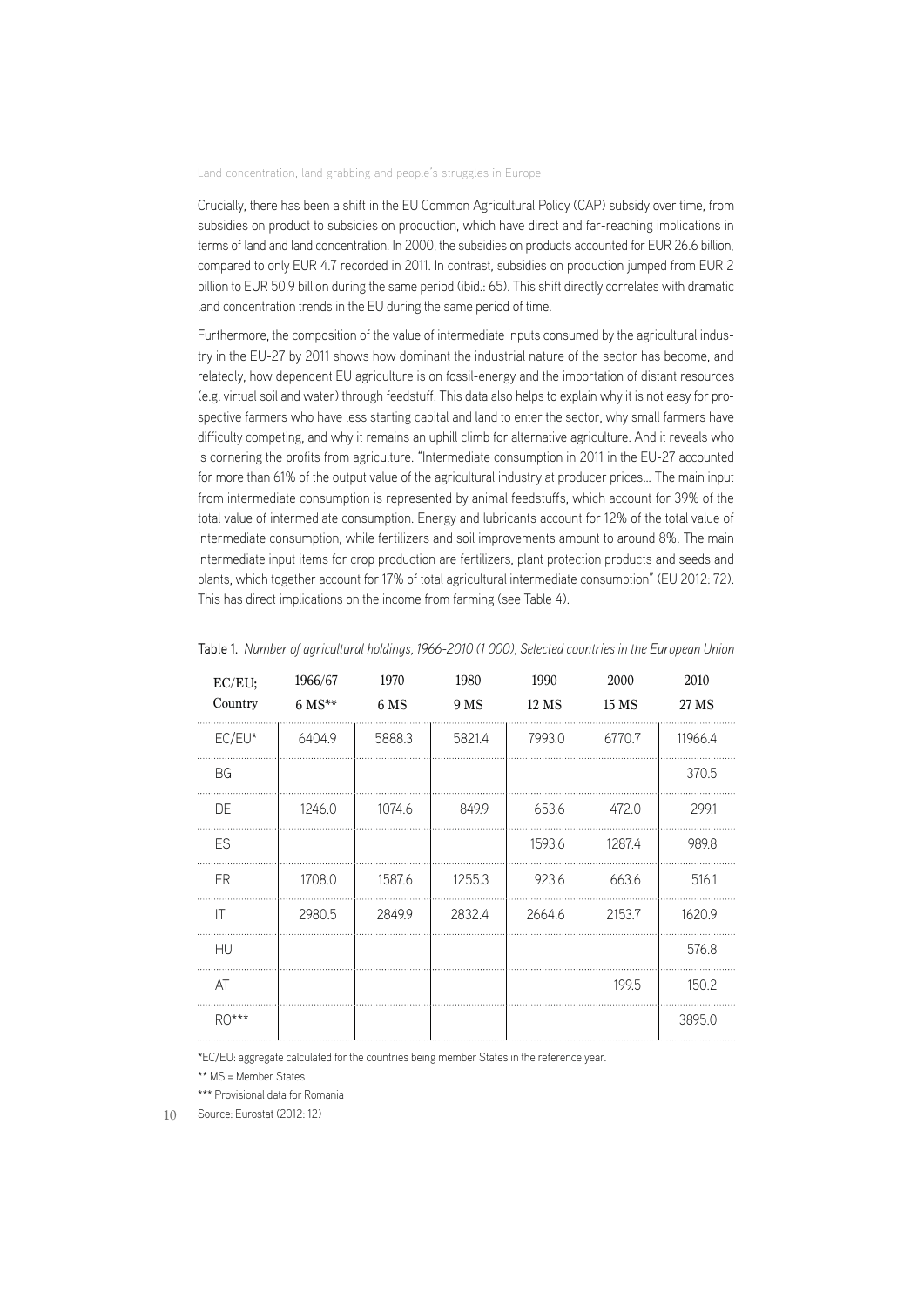| EC/EU<br>country | 1980    | 1985    | 1990    | 1995    | 2000    | 2005    | 2010    |  |
|------------------|---------|---------|---------|---------|---------|---------|---------|--|
| <b>BG</b>        |         |         | 6150.0  | 6164.0  | 5582.1  |         | 5054.8  |  |
| <b>DE</b>        |         |         | 17869.1 | 17344.3 | 17064.2 | 17035.2 | 16704.0 |  |
| ES               | 31335.1 | 30714.8 | 30625.2 | 29863.7 | 25393.8 | 25859.0 | no data |  |
| FR.              | 31732.6 | 31438.2 | 30494.2 | 30017.4 | 29719.1 | 29588.2 | 29311.0 |  |
| ΙT               | 17879.1 | 17509.9 | 18166.3 | 16172.3 | 15627.7 | 14709.9 | 12885.2 |  |
| HU               |         |         | 6473.1  | 6179.3  | No data | 5862.6  | 5342.7  |  |
| AT               |         |         | 3458.0  | No data | 3380.7  | 3262.9  | 3165.8  |  |
| R <sub>O</sub>   |         |         | 14769.0 | 14797.2 | 14811.8 | 14269.6 | 14156.4 |  |
|                  |         |         |         |         |         |         |         |  |

Table 2. *Utilised Agricultural Area (UAA), 1980-2010 (1 000 ha), Selected countries in the European Union*

Source: Eurostat website downloaded 09 March 2013 and put together by authors.

Table 3. *Total labour input, 1966-2010 (1 000 AWU = Annual Work Unit), Selected countries in the European Union*

| EC/EU;<br>Country | 1966/67<br>$6$ MS** | 1970<br>6 MS | 1980<br>9 MS | 1990<br>12 MS | 2000<br>15 MS | 2010<br>27 MS |
|-------------------|---------------------|--------------|--------------|---------------|---------------|---------------|
| $EC/EU^*$         | 10120.0             | 7461.0       | 7599.2       | 8024.3        | 6352.7        | 9736.1        |
| <b>BG</b>         |                     |              |              |               |               | 406.5         |
| DE                | 2330.0              | 1611.0       | 850.2        | 1030.0        | 617.6         | 545.5         |
| ES                |                     |              |              | 1143.4        | 1077.7        | 889.0         |
| <b>FR</b>         | 3032.0              | 2369.0       | 1255.3       | 1256.5        | 949.4         | 779.7         |
| IT                | 4127.0              | 2990.0       | 2832.6       | 1924.0        | 1364.9        | 953.8         |
| HU                |                     |              |              |               |               | 423.5         |
| AT                |                     |              |              |               | 181.9         | 114.3         |
| $RO***$           |                     |              |              |               |               | 1610.3        |

\*EC/EU: aggregate calculated for the countries being member States in the reference year.

\*\* MS = Member States

\*\*\* Provisional data for Romania

Source: Eurostat (2012: 13)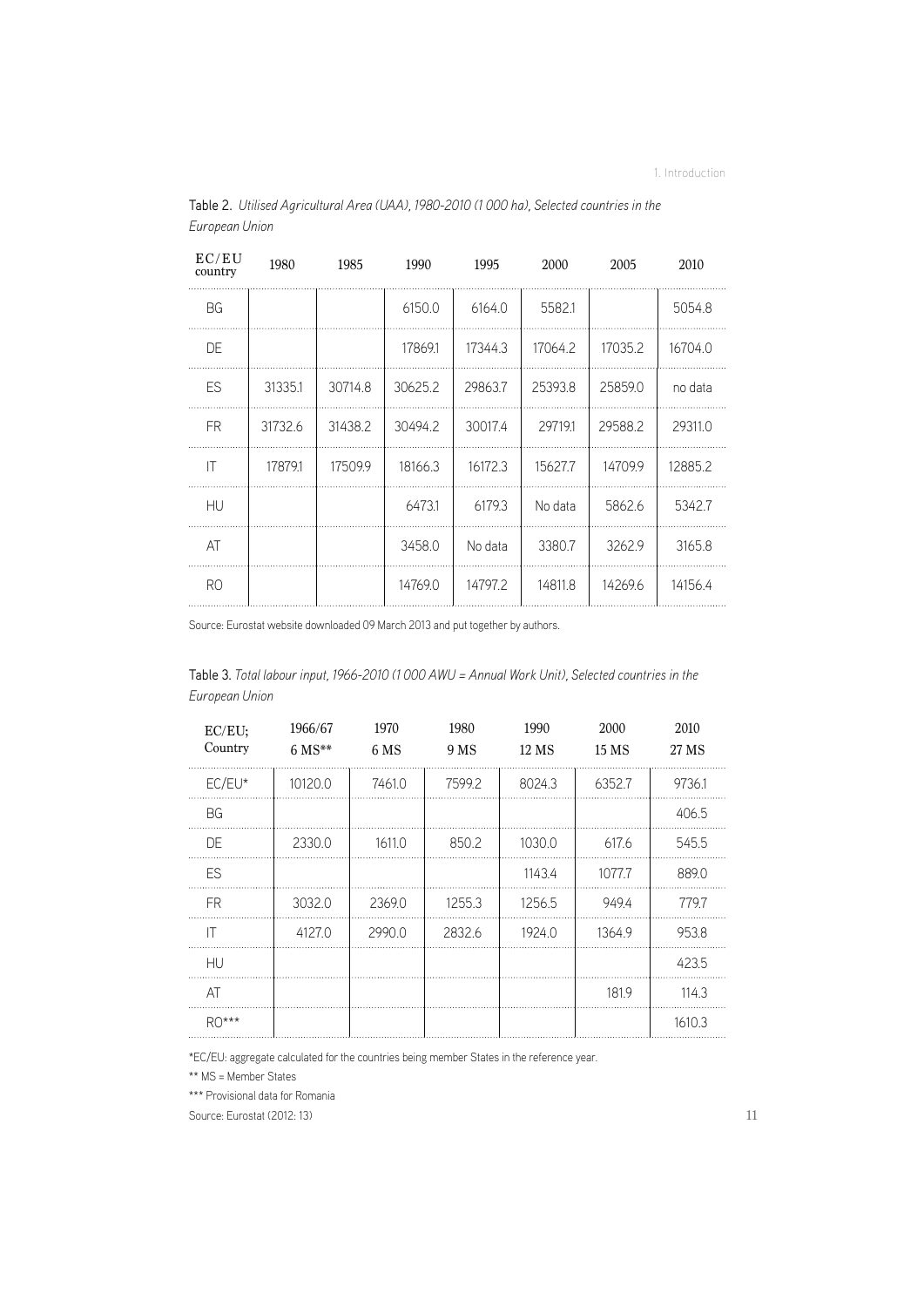| EC/EU;<br>countries | 1977<br>9 MS | 1980<br>9 MS | 1985<br>10 MS | 1990<br>12 MS | 1995<br>15 MS | 2000<br>15 MS | 2005<br>25 MS | 2010<br>27 MS | 2011<br>27 MS |
|---------------------|--------------|--------------|---------------|---------------|---------------|---------------|---------------|---------------|---------------|
| EC/EU               |              |              |               |               | 106.1         | 105.7         | 100.0         | 111.5         | 119.1         |
| BG                  |              |              |               |               |               |               | 100.0         | 123.5         | 152.2         |
| DE                  |              |              |               |               | 64.0          | 90.1          | 100.0         | 113.2         | 128.7         |
| ES                  |              |              |               | 88.7          | 98.3          | 104.4         | 100.0         | 99.0          | 97.5          |
| FR                  | 70.8         | 72.6         | 74.5          | 94.8          | 108.3         | 110.2         | 100.0         | 116.0         | 113.7         |
| IT                  |              | 107.7        | 101.2         | 101.3         | 116.1         | 117.9         | 100.0         | 79.9          | 88.7          |
| HU                  |              |              |               |               |               |               | 100.0         | 123.2         | 183.8         |
| AT                  |              |              |               |               | 95.4          | 89.6          | 100.0         | 106.5         | 123.7         |
| $RO***$             |              |              |               |               |               |               | 100.0         | 87.7          | 137.5         |

Table 4. *Agricultural income indicator (Indicator A\*\*\*\*), 1977-2011 (2005 = 100), Selected countries in the European Union*

\* EC/EU: aggregate calculated for the countries being member States in the reference year.

\*\* MS = Member States

\*\*\* Provisional data for Romania

\*\*\*\* Indicator A is the index of the real income of factors in agriculture per annual work unit Source: Eurostat (2012: 19)

# Land concentration in Europe: Comparable to Latin America and Asia

Land remains central to the lives and livelihoods of millions of Europeans. But agricultural land is becoming increasingly concentrated into fewer large holdings under the control of fewer corporate entities, and this is undermining the autonomy and capacity of many farming households to construct and defend livelihoods. Growing concentration has shaped -- and been shaped by – government agricultural policies, especially the CAP subsidy scheme that favours large holdings, marginalises small farms, and blocks entry of prospective farmers.

As a result, lands have become highly concentrated in the hands of the few large holdings. As of 2012, small farms of less than 2 ha dominate the European scene -- comprising nearly half (49 percent, or nearly 6 million holdings) of the total holdings in the EU. But while more numerous, this farm size category corners only a small portion of the total UAA -- a mere 2 percent. In sharp contrast, the farm size category of 100 ha and above -- representing 3 percent of the total number of farms -- captures half (50 percent) of the entire UAA in EU-27 (EU 2012: 27). Land in Europe (as well as in selected countries included in this study) has not always been this concentrated, as the data in Tables 5 and 6

12 clearly demonstrate.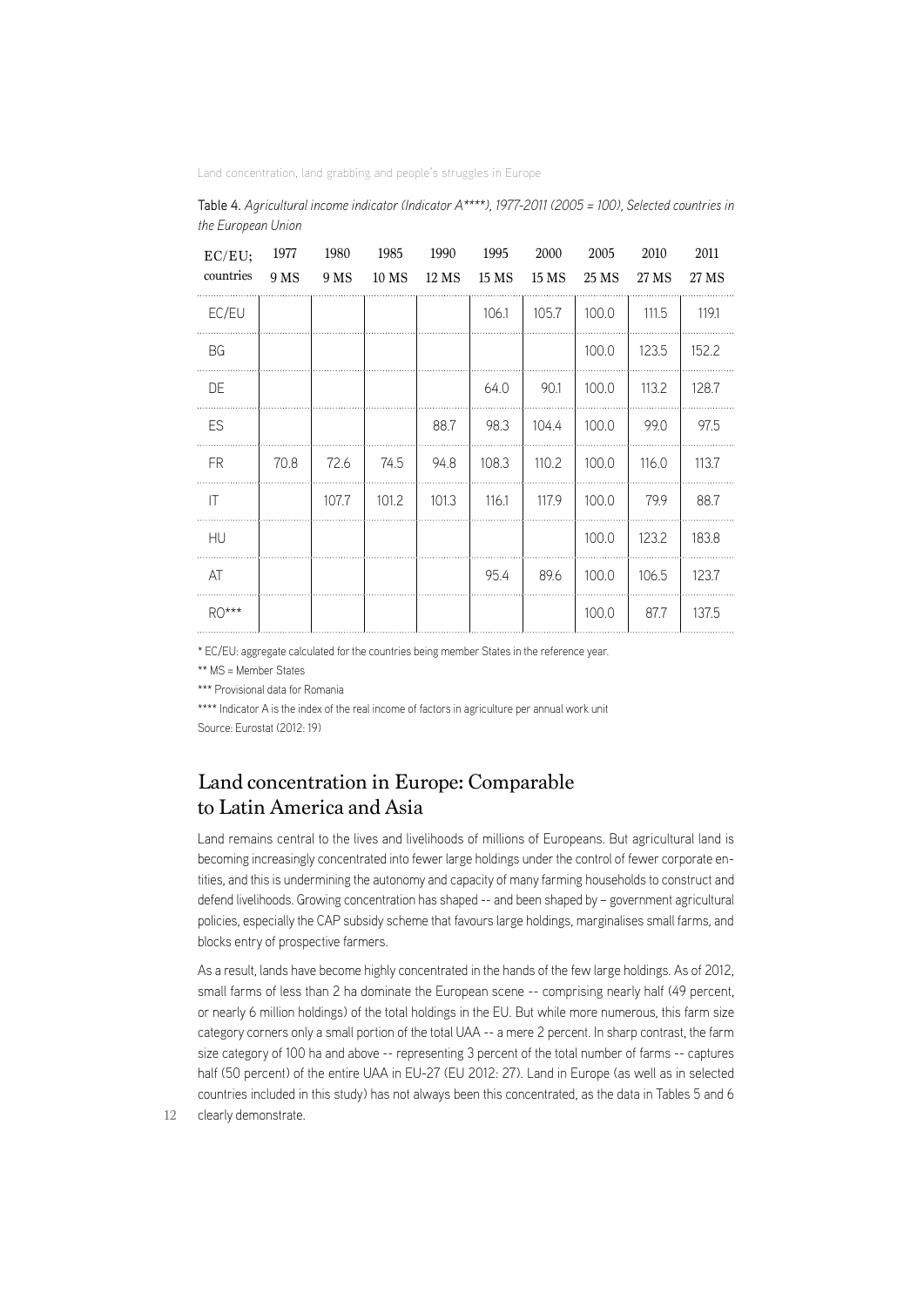|                |            | Total      |                                          |         | $\leq$ 2 ha |                       |                    | > 50 ha               |            |  |
|----------------|------------|------------|------------------------------------------|---------|-------------|-----------------------|--------------------|-----------------------|------------|--|
| EU;<br>country | 1990       | 2003       | 2007                                     | 1990    | 2003        | 2007                  | 1990               | 2003                  | 2007       |  |
| BG             |            | 2,904,480  | 3,050,740                                |         | 312,790     | 191,100               |                    | 2,278,900             | 2,497,710  |  |
| DE             | 17.048.110 | 16,981,750 | 16,931,900                               | 123.670 | 24,770      | 20,110                | 9,228,820          | 12,046,610 12,594,570 |            |  |
| ES             |            |            | 24,531,060 25,175,260 24,892,520 555,600 |         | 369,710     |                       | 311,960 14,836,700 | 17,406,120            | 17.481.430 |  |
| FR             |            |            | 27,795,240   27,476,930                  |         | 82,610      | 62,180                |                    | 22,022,030 22,745,390 |            |  |
| IT             | 14.946,720 |            | 13,115,810 12,744,200 1,246,160          |         | 901,620     | 773,120               | 5,072,440          | 5.099.300             | 5,015,850  |  |
| HU             |            | 4,352,370  | 4,228,580                                |         | 210,920     | 145,410               |                    | 2,961,900             | 3,159,770  |  |
| AT             |            | 3,257,220  | 3,189,110                                |         | 23,280      | 22,330                |                    | 1,262,440             | 1,298,220  |  |
| <b>RO</b>      |            | 13,930,710 | 13,753,050                               |         |             | 2,031,430   1,807,510 |                    | 6,798,110             | 5,500,620  |  |

Table 5. *Utilised agriculture area (UAA, in ha) by selected size of the holding, 1990, 2003, 2007*

Calculated from Eurostat (2012), downloaded 09 March 2013 by authors.

Table 6. *Utilised Agricultural Area (UAA) in ha, by selected size of the holding, 2010*

|     | Total<br>2010 | $\leq 2$ ha | > 50 ha    |
|-----|---------------|-------------|------------|
| BG  | 4.475.530     | 144.180     | 3,889,530  |
| DE  | 16.704.040    | 14,250      | 12,825,280 |
| ES  | 23,752,690    | 297,220     | 16,773,220 |
| FR. | 27.837.290    | 62.450      | 23,513,930 |
| IT  | 12,856,050    | 726.990     | 5,364,530  |
| HU  | 4.686.340     | 138,000     | 3.479.940  |
| AT  | 2,878,170     | 19.060      | 1,096,770  |
| RO  | 13.306.130    | 1,718,360   | 7,026,690  |
|     |               |             |            |

Calculated from Eurostat (2012), downloaded 09 March 2013 by authors.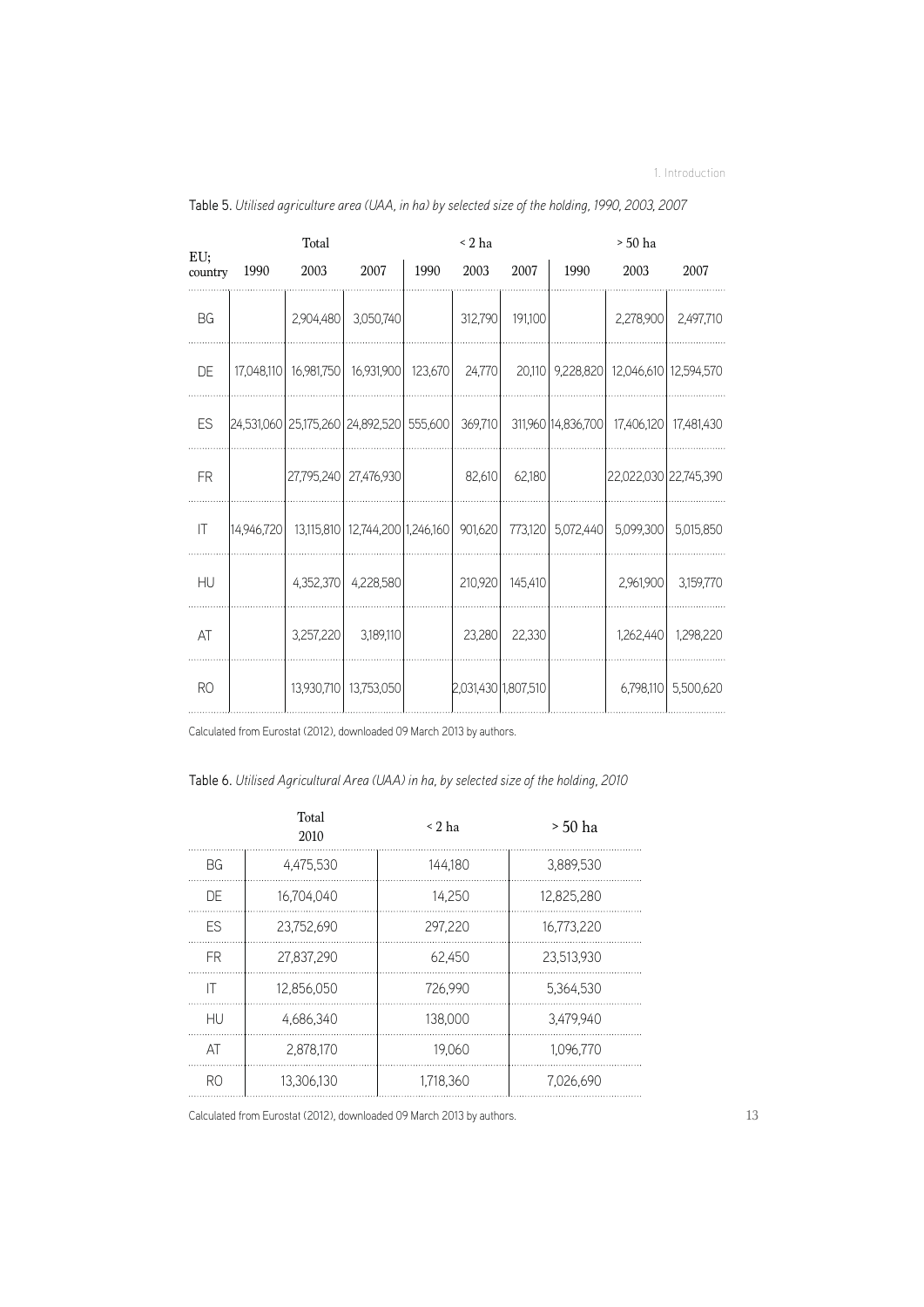The state of land distribution by size of holding by 2010 is the outcome of a trend that started several decades ago. While Table 1 shows that the aggregate number of farms in the EU actually increased between 1996/67 and 2010, this increase was largely due to the accession of new member states. EU membership has increased significantly from just 6 member states in 1966/67, to the current 27 member states (e.g., EU-27), and many of the newer member states have relatively larger agricultural sectors and are land abundant. Here, Romania is a good example. But for other EU members during this period, the strong trend toward land concentration is clearly discernible. In Germany, for example, the total number of farm holdings fell dramatically from 1,246,000 in 1966/67, to a mere 299,100 by 2010. Likewise, in France, the total number of farm holdings shrank from 1,708,000 in 1966/67, to just 516,100 by 2010. And in Italy, while there were 2,980,500 farm holdings in 1966/67, this had fallen to 1,620,900 holdings over the same period.

The Utilised Agricultural Area (UAA) shows a similar trend towards extreme concentration. Table 2 shows that in Germany the land area covered by farms of less than 2 ha dropped radically, from 123,670 ha in 1990 to 20,110 ha in 2007, while farms of 50 ha and larger expanded their covered area from 9.2 million ha in 1990 to 12.6 million ha in 2007. This is the same trend as in Spain, Bulgaria, France, Italy, Austria and Hungary, especially on the reduction of coverage of small farms, albeit with significant variations between them (see Tables 5 and 6).

In most of the country cases in the present study, land concentration is a truly pressing concern. In some instances the extreme degree of land concentration is not new, for example, as in the case of Andalusia in Spain, where land concentration has been going on for centuries. In Andalusia at present, agricultural areas of over 30 ha account for most of the regional UAA, whereas the most common category of areas between 2 and 5 ha, barely hold a percentage of that (see Aparicio et al, this collection). But trends of the past two decades show a sharp decrease in the number of small farms and a clear trend towards concentration of land holdings under the control of large farms. In other places like France, Germany and Italy, land concentration has occurred in the past, but not to the extent as in Andalusia.

The drivers of land concentration are varied. The economic, polarizing effect of capital accumulation in the rural economy and commodity chain has rendered smaller holdings increasingly unable to compete with large farms. Part of the reason why is because of the EU subsidy scheme through CAP that privileges large holdings. And so, while small farms become weaker, large farms become even stronger in market competition -- not because the latter are necessarily more efficient in farming, but because they are definitely more efficient in capturing subsidies.

Land concentration and the CAP subsidy shape and (re)structure each other over time: as land becomes concentrated in fewer and larger holdings, so does the CAP subsidy become more concentrated as well. Take the case of Italy, where in 2011, a mere 0.29 percent of farms accessed 18 percent of total CAP incentives, and 0.0001 of these (that is, just 150 farms) cornered 6 percent of all subsidies. The remaining 93.7 percent of all farms receive 39.5 percent of CAP subsidies (see Onorati and Pierfederici, this collection). Similarly in Spain in 2009, 75 percent of the subsidies were cornered by only 16 percent of the beneficiaries (see Aparicio et al, this collection). And despite their distinct history, the former socialist bloc countries that are newer to the EU, actually share a broadly similar trend of (re)concentration of land holdings under fewer large farms, while the CAP subsidy scheme has demonstrated similar differentiating currents there.

In Hungary, for example, its accession to the EU facilitated highly subsidised agricultural products flooding the market, resulting in the bankruptcy of many Hungarian farmers. This is especially because

14 during the first six years after EU accession the majority of small farmers were not even eligible to apply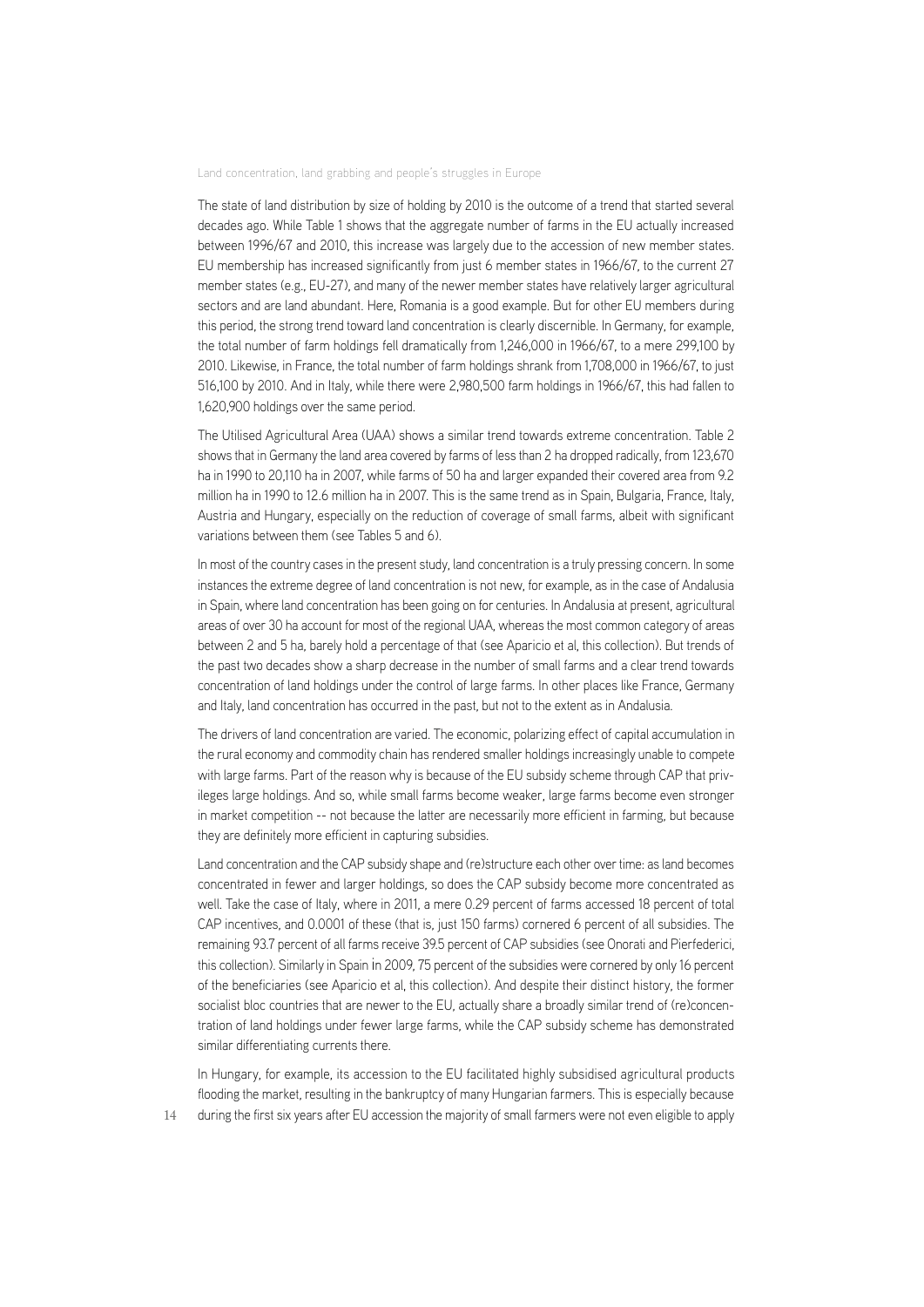for EU agricultural subsidies. Since small farmers constitute the vast majority of farming population, this meant that 93 percent of farmers were excluded from the subsidy regime. Some experts have concluded that "90% of agriculture subsidies went to only 100 persons".<sup>1</sup> In 2009, 8.6 percent of all farms cornered 72 percent of all agricultural subsidies (see Fidrich, this collection).

CAP direct subsidies were very unevenly distributed in Romania as well. There, less than 1 percent of farms, above 500 ha, received 50 percent of the subsidies, the remaining other half being shared among the remaining 99 percent of all farms. Romanian farmers can also receive funds from the European Agricultural Fund for Rural Development (EAFRD) that privileges agribusiness through a variety of schemes: measure 121 (Modernisation of Agricultural Holdings), measure 123 (Increasing the added value of the agricultural and forestry products) and measure 125 (Infrastructure related to the development and adaption of agriculture and forestry). During 2007-2012, the EU and the Romanian state spent more than €2.9 billion that went mostly to large-scale agriculture – another incentive for further land monopoly, and land grabbing. This is in addition to the fact that the cost of renting land is included in the direct subsidy scheme by the EU and the Romanian state – providing incentives for large agribusiness and all sorts of speculators to accumulate more land (see Bouniol, this collection).

In several Eastern European and former socialist countries, the various forms of land restitution (e.g., restituting lands to pre-socialist era landlords) has contributed to post-1990 land concentration, such as the case of Romania (see Bouniol, this collection). In Bulgaria, restituting land to 'original' owners of pre-1946 automatically excluded from the land restitution program many people who did not own any land before state socialism, but who were employed in and whose livelihoods depended on cooperative agricultural production before 1989. This is one factor behind the massive land concentration and economic degradation of the 1990s in Bulgaria, where people who were dispossessed were pushed to urban areas, oftentimes precisely into informal settlements (see Medarov, this collection).

Yet in communities where post-socialist land reforms were carried out and lands were redistributed to beneficiaries, conditions have not been bright either. While land access has not been the key issue, at least not in the beginning, access to support services was and remains a crucial issue today. Few, if any, support services are being captured by the newly created smaller farm plots, resulting in increasing hardship, and consequently, loss of interest in farming – with many abandoning the countryside for the cities. In Bulgaria, for example, especially after accession to the EU, the introduction of subsidies tied to every hectare of land in a farm, coincided with the revaluation of land as a scarce resource globally. This convergence has led to intense land reconsolidation while unleashing a new group of investors called *arendatori*, who are capturing vast tracts of land along the way. Interacting with these changes is the 'voluntary consolidation' program under 'special investment funds', also favouring larger landholdings. The overall result has been a remarkable concentration of land accompanied by widespread dispossession (see Medarov, this collection).

The exclusionary, polarizing currents of land concentration are not confined to the EU, but are extending to neighbouring non-EU countries as well. The situation in Ukraine is illustrative (see Plank, this collection). The current agricultural structure in Ukraine is an outcome of the post-socialist land reform process. According to statistics there are 4.5 million rural household plots on 7.5 million hectares and 49,000 agricultural enterprises on 23 million hectares. The latter include 40,000 farms on 4.3 million hectares. Interestingly, household plots do not count in the official agricultural system although they contributed more than 50 per cent to the agricultural production in 2008. In recent years large sections of the population moved to the cities because of lack of opportunities in agriculture (no state support services, and so on). As a consequence, the majority of the actual landowners lease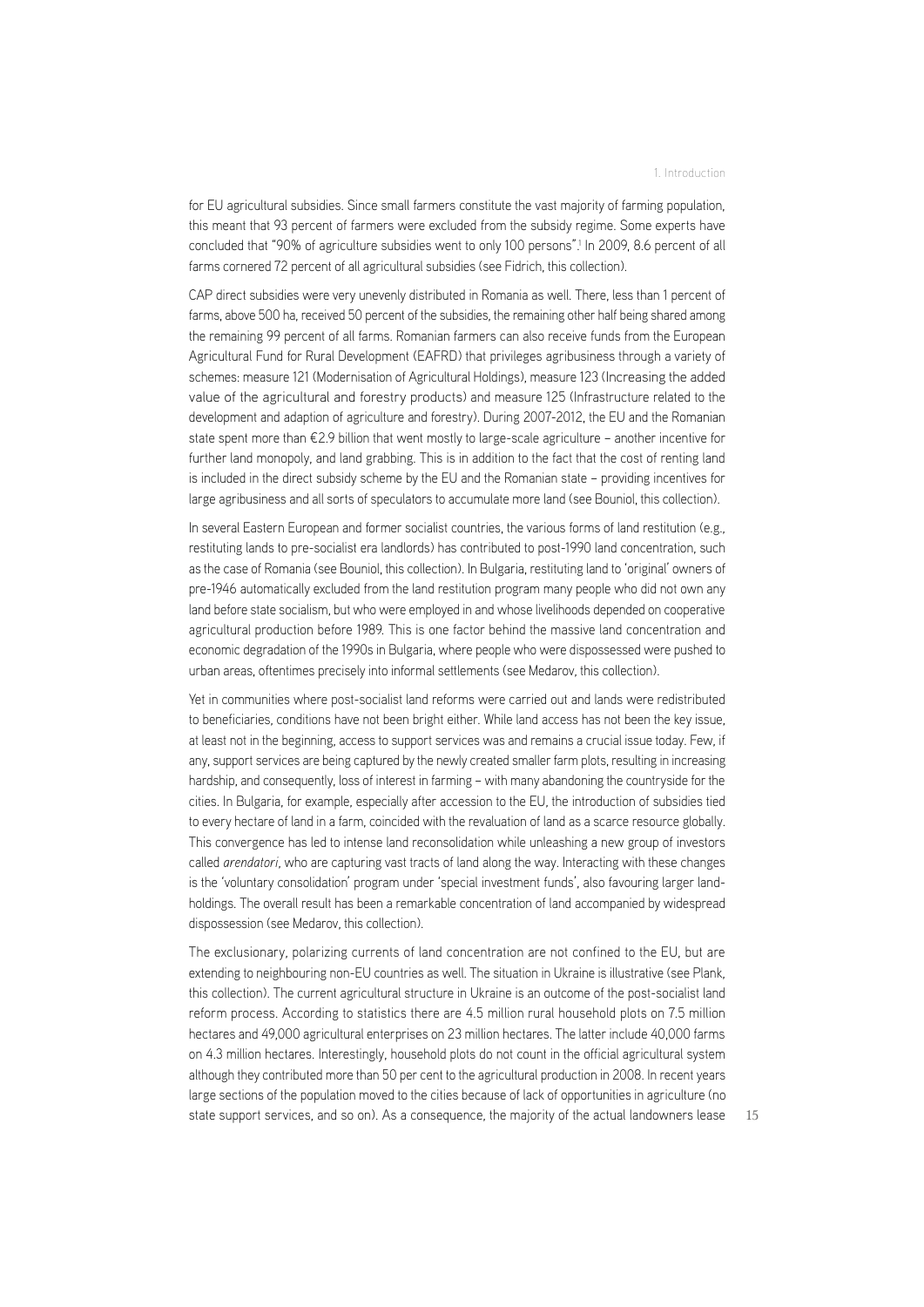their land, at very low rates. The average lease rate for one hectare amounts to 350 Ukrainian Hryvnia -- around €30 -- with the average leasing time between four and ten years, with a possible maximal tenancy of 49 years. Although agricultural land cannot be sold officially, the selling happens anyway, *informally* -- a situation that has been paving the way for the rise of large holdings (agroholdings) especially since 2005. The latter's share in the domestic gross output is 42.3 percent, against 5 percent for farmers. With their expansion, the concentration and control of land is increasing significantly. Large landholdings arise not only out of land leased from individual landowners, but also through the incorporation of different agricultural enterprises. Agroholdings are increasingly horizontally *and* vertically integrated in order to control the whole value chain. Altogether, the ten biggest agroholdings today control about 2.8 million of hectares – referred to in Ukraine as 'latifundisty' since they involve big parcels of land dedicated to grain and oilseeds grown for export. Indeed, Argentina and Brazil are frequently cited as examples of how industrial agriculture is developing in Ukraine (see Spoor 2012; and also Plank, this collection).

Land concentration has proceeded apace in Germany as well. When the Berlin Wall fell in 1992, a single company (BVVG) was charged with leasing out and selling off former state owned agricultural land in eastern Germany, which it evidently managed to do well: by the end of 2009, 627,000 ha of agricultural land had been sold, while 393,000 ha was under lease, with a large part set to expire by 2010. In the late 2000s, the government's preference shifted decidedly toward land privatisation, leading to accelerated land sales to private investors. Land prices and land lease rates skyrocketed, with the price of new leases in Uckermark leaping from €50/ha in 2005 to €279/ha in 2010 (and almost doubling between 2007 and 2009 alone). Small farmers especially were hard-pressed to renew their lease contracts, amidst a strong government push to sell land (not renew leases) and because lease prices were too high (see Herre, this collection). Meantime, a preferential scheme (EALG) was introduced giving existing leaseholders owning less than 50 percent of their total cultivated land – regardless of the farm size -- a pre-emptive right to buy the leased land at discounted rates. With 75 percent of the total area leased out by BVVG for large farms (500 hectares and above) on the one hand, and many small farmers unable to afford even the discounted sale price on the other hand, the scheme led to accelerated land concentration. Several big investors acquired land in eastern Germany in this way, such as Steinhoff Holdings, an international furniture company which now controls an estimated 25,000 ha mainly for biogas.

# Creeping land grabbing: A limited but potentially explosive issue

Alongside land concentration, the other big problem experienced in Europe today (even as it remains largely invisible in the news media, NGO reporting, and academic literature), is land grabbing. Here, it is important to be clear about what we mean by the term: for us, land grabbing is, in the first place, about *capturing control of extended tracts of land*. It is about the construction of landholdings that represent a deep rupture with family farming and the associated farm sizes that characterize European farming so far. Although there are, in Europe, specific and historically delivered pockets of large holdings (Andalusia in Spain, the Mezzogiorno in Italy, Scotland and Eastern Germany), we are now witnessing a renewed emergence of very large holdings. We refer here to contemporary land grabbing in Europe as a 'creeping' problem precisely because if compared to the Global South, land grabbing in Europe is, as yet, a limited phenomenon. It is limited in a quantitative sense and it is limited geographically (mainly, though not exclusively to Eastern Europe). However, in the decade(s) to come, the process of land grabbing might very well accelerate and embrace the North, West and South of Europe as well, for reasons that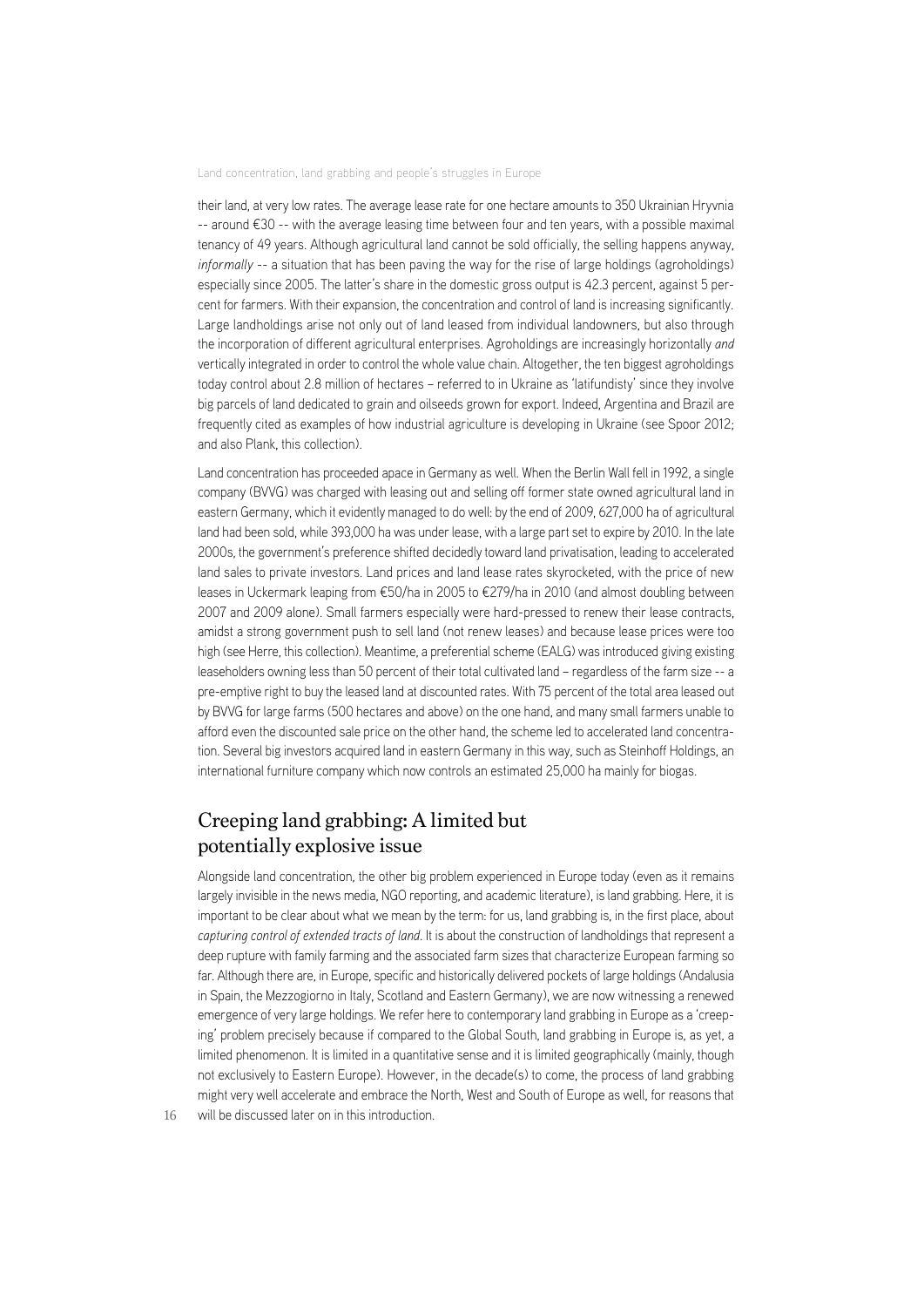While land grabbing in Europe so far is limited mainly to Eastern Europe, there are nonetheless many and varied examples here. Take the case of Romania. There are no official statistics, but as much as 700,000-800,000 ha, or 6 percent of Romanian farmland, is estimated to be in the hands of transnational corporations, according to local researchers (see Bouniol, this collection). One example is *Transavia*, an agribusiness firm originally specialising in meat and poultry that recently acquired over 12,000 ha in the Cluj district to produce grain (corn and wheat). It seeks to control the entire chain of production for its products, and is expanding both horizontally and vertically. In 2005 and again in 2006, *Transavia* received a million euros to modernize a cereal process plant through an EU subsidy program. In 2007 it bought 85 percent of *Avicola Brasov*, its main national competitor, and in 2008 yet another competitor, *CerealCom Alba*. And since 2011, *Transavia* has invested more than €10 million in renting land and building storage facilities in Cluj District.

The two villages where *Transavia* acquired land -- Aiton (2,000 ha) and Tureni (10,000 ha) – are relatively remote geographically, with an ageing population and many young people no longer living in the area. When *Transavia* first arrived in Aiton, many plots outside the village center were no longer under cultivation. The company worked to get lease contracts through a well-known villager -- a former town hall employee now employed by the company and who also leases 7 ha of land to the company. Local politicians got behind the company, and many villagers were persuaded to sign a contract, agreeing to lease their land for €100 per hectare per year (€8 per month) or 800kg of cereals per hectare per year (equivalent to 67kg per month) – cheap by any EU standard (see Bouniol, this collection).

Some observers might not see this case as one of land grabbing. After all, the villagers who leased their land to the company appear to have done so willingly. But the term 'land grabbing' can be applied here not just because a big company is getting land so cheaply and its operations have been subsidised with a large amount of public money, but more fundamentally because the case is precisely about the *capturing of control of extended tracts of land* and the construction of landholdings that represent a deep rupture with family farming and the associated farm sizes that have characterized European farming so far.

Now imagine that a Chinese company acquires vast tracts of land to produce various crops, and is making plans to expand its large-scale land acquisition even more. The same region is also under exploration by Middle Eastern companies seeking to embark on large-scale production of wheat, among others. Meanwhile, a foreign company engaged in renewable energy has acquired a huge tract of land that is closely linked to its solar panel commercial project, eroding the already limited area for local food production. Imagine the large-scale land deals described are being carried out in a secretive, non-transparent manner. The situation described here is not Ethiopia; nor is it Cambodia or Paraguay, or any other country or region in the global South. Instead, the situation described here can be found in Europe – for instance in Ukraine, currently a chief target of contemporary large-scale land grabbing. And it can be found as well inside the EU –in Bulgaria, Hungary, and, Italy among others. We now turn to some of these other cases.

In Bulgaria an emerging class of 'land grab entrepreneurs' the *arendatori*, is playing a key role; and the case of Boynitsa, a grain-producing village and one of the poorest in the Vidin region (Northwest) of Bulgaria, is illustrative (see Medarov, this collection). In 2011, with full support from the government, the Chinese firm *Tianjin State Farms Agribusiness Group Company,* leased 2,000 ha in Boynitsa to produce corn, with a plan to acquire 10,000 ha more. The company acquired the land through a lease agreement with a big *arendatori* , who bought it in the early 1990s when land prices were very low. Neither the local community nor the municipal authorities were consulted. The mayor first learned of it in a phone call,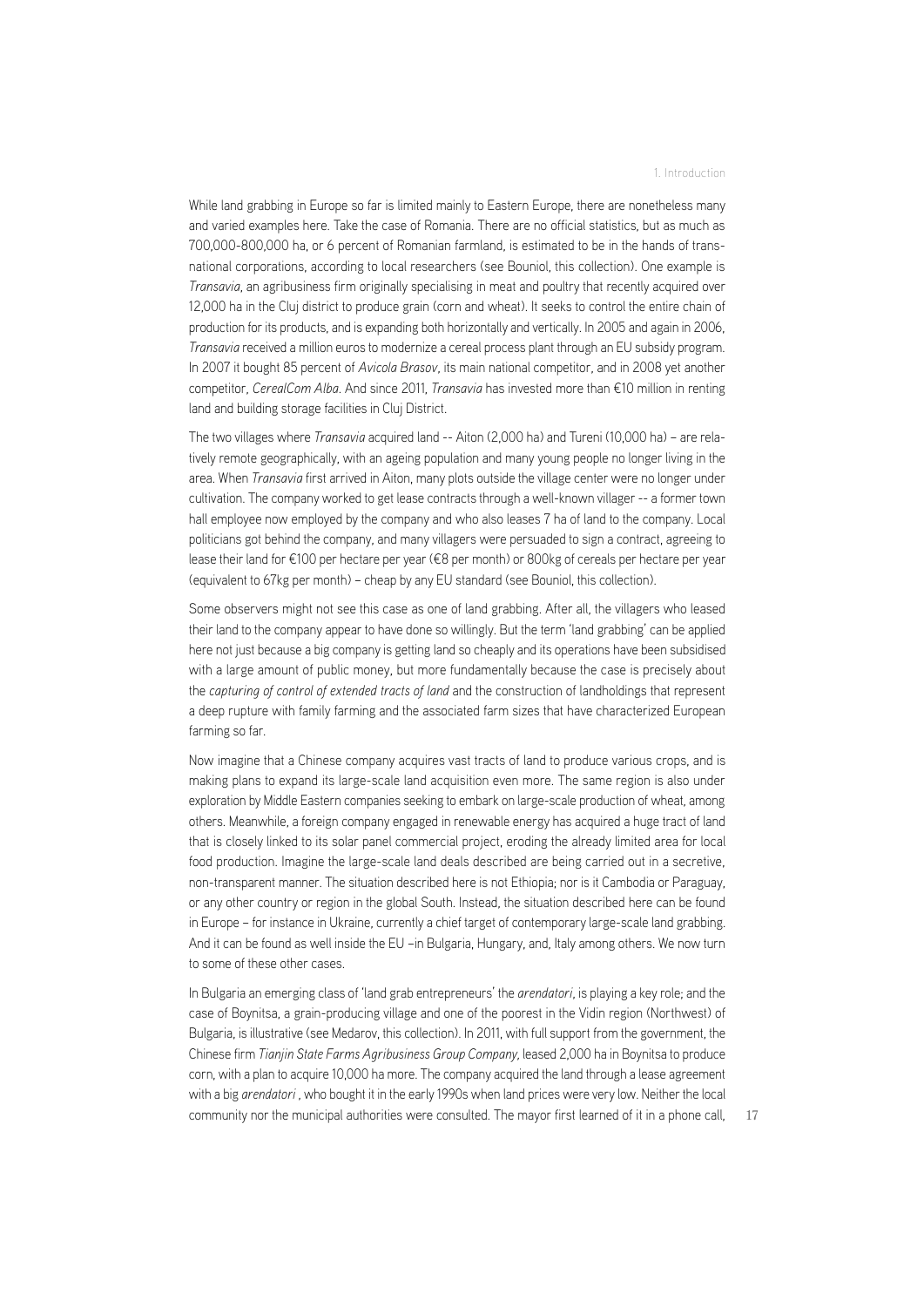where she was told to appear in a meeting and media event scheduled for the next day with company representatives and the Bulgarian agricultural minister. The actual farming work was subcontracted to a Bulgarian agribusiness company. Then in November 2012 the Chinese investor suddenly announced it was terminating the contract and moving elsewhere in the region, leaving many to wonder what had happened. The initial deal may have been simply testing the limits and prospects of such investment in Bulgaria; there was also speculation that the *arendatori* had scammed the company.

In Poland, until changes were made in regulations concerning land sales, a similar dynamic was unfolding there, where the Agricultural Property Agency, the agency responsible for managing public land, has been dissolving land-lease contracts of small farmers in the province of West Pomerania in order to sell off the land (see Lopata, this collection). Even though foreigners may not legally buy land in Poland until May 2016, according to local farmers more than 200,000 ha of land in the province has been bought by foreign companies, mainly Dutch, Danish, German and British, through so-called 'substitute' or 'fake' buyers, often small farmers themselves who meet the legal requirements for making a limited tender and who are hired by these companies to buy the land and transfer control of it to the latter. The land is being used for the establishment of large industrial farms, and probably partly for speculative purposes since land prices are expected to rise in 2016. In addition to buying land in this way, foreign companies are also said to be leasing as much as 200,000 additional ha in the province. Under new regulations, however, those who buy land from the Agency must now cultivate it for ten years. These new regulations are probably largely the result of farmers' protests.

The cases of Boynitsa and West Pomerania show that establishing control over such extended tracts of land does not simply occur through the land markets only, but definitely implies *extra-economic force* as well. Time and again, coercion, cheating and/or orchestrated publicity to create confusion are key aspects of the contemporary land grabbing phenomenon – in Europe, as elsewhere. The term 'extra-economic force' refers to special conditions offered by state-apparatuses (at national, regional and/or local level), good political connections, full support of governors, and, to practices of 'skirting the law' (Italian case), such as 'pocket contracts'.

As in Bulgaria and Romania, the low price of land in relatively abundant supply compared to the old EU member states has been a driving force behind land grabbing in Hungary too, where in the mid-1990s the price of 1 hectare of land was around 30,000 HUF (compared to 3 million HUF in Austria). While the price of land has been slowly increasing (7.7 percent increase in 2010), it is still 5-10 times lower than in Western European countries, making the purchasing or leasing of land there an attractive prospect. Additionally, land users can access land use related EU subsidies (e.g. Single Area Payments Scheme - SAPS), making large-scale land use a profitable business, especially when the land has been acquired at an extremely low price. This factor is key in the recent scandals surrounding 'pocket contracts' and the lease of state lands in Hungary. The term originally referred to land deals where the date of purchase remains unspecified and the contract is kept 'in the pocket' until the moratorium on land sales is lifted. The term is now used to describe a multitude of contracts that aim to circumvent legal restrictions on transacting land deals.

An estimated 1 million ha of land has been obtained through pocket contracts by foreign persons or companies over the past two decades, including Austrian, German, Dutch, Danish, and British, among others (although knowing the real extent of pocket contracts is obviously difficult precisely because of their illegal nature) (see Fidrich, this collection). On the dubious premise that the contracts are legal, these entities have received an estimated 300-500 million HUF (~1.1-1.8 million EUR) worth of national and EU agricultural subsidies since Hungary's accession to the  $EU^2$  One name that has been linked to

18 pocket contracts in Hungary is Benetton of Italy, whose activities made headline news when the right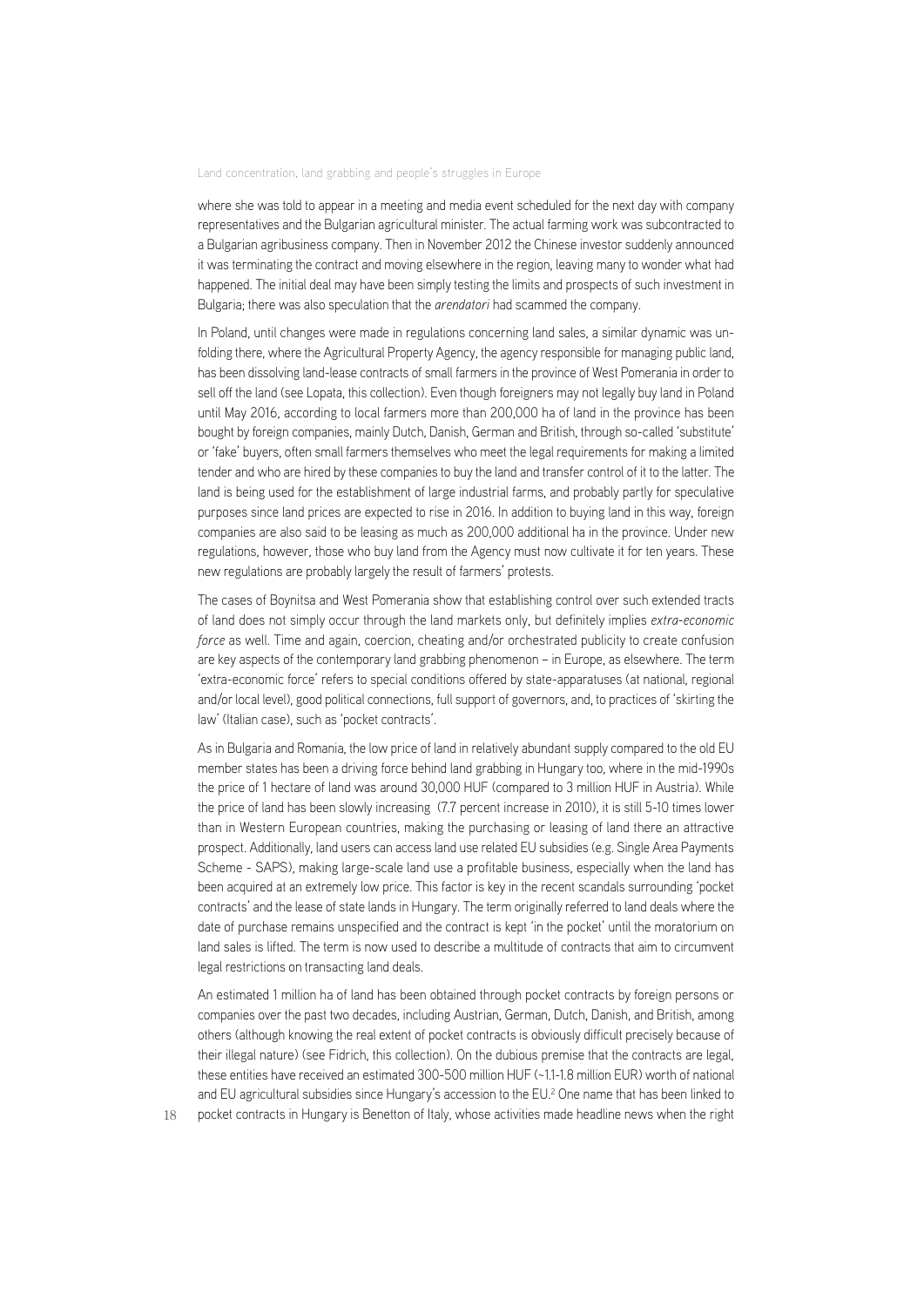wing party *Jobbik* organized a demonstration in front of the Benetton farm in April 2012. The case involves a former cooperative property in Görgeteg, Somogy county, which was purchased first by a German and then an Austrian, before falling into the hands of Carlo Benetton to grow corn, wheat and poplar trees. The case was picked up by the French newspaper *Le Monde*, which reported that: '*As for the village of 1,200 residents, hemmed in by fences to protect the Benetton fields from game, some have nick-named it "Alcatraz", after the former US prison. The unemployment rate here is 50%, with little hope of finding a job – except for working security on the estate*'.3

While foreign companies are busy grabbing up Hungarian land, Hungarian companies are also involved in land grabbing outside the country, illustrating very well Europe's role as both a site of land grabbing and a point of origin of land grabbers. One of the owners of the largest Hungarian bank OTP Bank, Sándor Csányi, is also one of the biggest landlords in Hungary. His company, *Bonafarm*, has been implicated in a land grabbing case in Zambia. *Bonafarm* was one of the foreign investors who submitted bids to the Zambia Development Agency (ZDA) for development of the Nansanga Farm Bloc, which would reportedly have meant resettling at least 9,000 farmers living in the 18,000 ha area. As fate would have it, the negotiations with the government failed and *Bonafarm* gave up on the project in Zambia, but is reported to be preparing for large-scale land deals in Romania, negotiations for which are said to have already started (see Fidrich, this collection). As this case further shows, there are limits to understanding contemporary global land grabbing via a distinction between the global North and global South.

Returning to Bulgaria, one finds alongside the *arendatori* a new type of *investor* growing in importance – namely, individual traders and investment funds, as shown in the contribution to this collection by Medarov. For example, the investment fund *Black Sea Agriculture*, founded by a former Wall Street trader (and current CEO of *Global Quest*), aims to acquire land along both the Romanian and Bulgarian Black Sea coast (the 'Black Sea Farm Belt'). It reportedly acquired 113 hectares of farmland by the end of 2011. However small this investment is, it highlights a new type of actor in this part of the world. Other examples are *Ceres Agrigrowth Investment Fund* (a grouping of *Raiffeisen Centrobank AG*), global investment funds (like *Firebird Management*, *Black River Asset Management*, and *Mezzanine Management*), and private equity companies like *Rosslyn Capital Partners* – with more than 22,000 ha of land and €45 million of capital combined as of 2008. Yet another example is the *Elana Agricultural Land Opportunity Fund*, one of the largest non-banking financial groups operating after 1989, and owned by QVT Fund LP (based in the Cayman Islands), *Allianz Bulgaria* (owned by the *German Allianz Group*), and *Credit Suisse Securities* (Europe). By early 2009, *Elana* alone reportedly controlled no less than 29,320 ha of farmland in the country. It is worth noting, however, that large-scale agriculture is not the only driver of land grabbing in Bulgaria today; land grabs have been linked to cyanide gold mining and shale gas extraction (hydraulic fracturing, or fracking) as well (see Medarov, this collection).

In Bulgaria, Hungary, Romania and Germany, land grabbing was galvanised by the revaluation of land into a highly sought resource and commodity, the drive to privatise previously state or cooperative lands from the socialist era, and the CAP subsidy regime. By contrast, in post-Socialist non-EU European countries, land grabbing is occurring in the absence of the CAP subsidy factor, as in Serbia, where "the four biggest… landlords altogether have more than 100,000 hectares of land, individually exceeding the area of the city of Novi Sad, with its 23,500 hectares", and where just this past January 2013 the government signed a pre-contract with the United Arab Emirates (UAE) for more than 16,000 ha of land on long-term lease (see Srećković, this collection).

Likewise in Ukraine, land grabbing has involved vast amounts of land and alliances of domestic and foreign actors (see Plank, this collection). Ukraine's richest oligarch Rinat Achmetov only recently entered into agriculture as the owner of the agroholding HarvEast with 220,000 ha, while another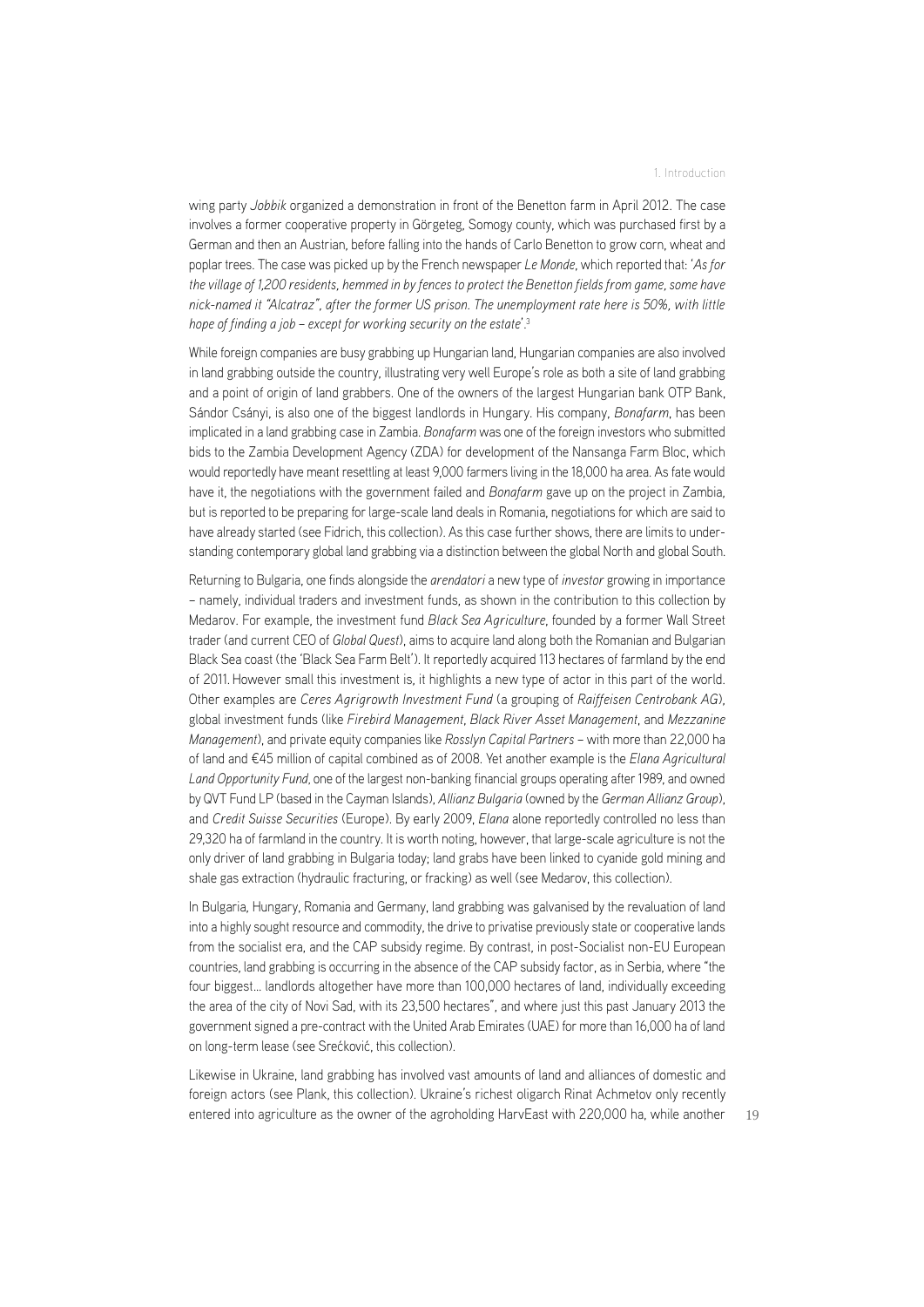company, Ukrlandfarming, formally registered in Cyprus, controls over 500,000 ha. The two biggest foreign agroholdings among Ukraine's top 10 are the American NCH Capital (400,000 hectares) and the Russian Ukrainian Agrarian Investments (260,000 hectares). Several European pension funds, such as the Third Swedish National Pension Fund and the Dutch Pension Fund for Care and Well-Being, are also involved, as are international financial institutions, such as the International Finance Corporation (IFC) and the European Bank for Reconstruction and Development (EBRD). While its share in financing Ukrainian agroholdings has been growing, the EBRD has also been provided credits to non-Ukrainian entities, such as, for example, a French company called Agrogeneration, which received US\$ 10 million to double the amount of its land holdings from 50,000 to 100,000 ha. Another example would be the German trader Toepfer, which received US\$ 60 million to support its operations. At the same time, access to credit remains a major problem for Ukraine's small and medium farmers (see Plank, this collection).

In scrutinising the case studies in this collection, a clearer picture of land grabbing in Europe – both inside and outside the EU -- begins to emerge. The shift towards new forms of control implies a far-reaching *re-ordering of agricultural production*. Land grabbing does not mean that agricultural production is simply continued, albeit under new ownership and management patterns. On the contrary, both the bio-material reality and the socio-institutional contours of agricultural production are deeply affected. In several places yields per hectare (and/or per animal) are going down. Employment levels mostly are decreased considerably (e.g. Emiliana in West Romania only generates employment for 99 people on an area of 11,000 ha – see Bouniol, this collection). Animal production and grain growing are separated (this is notably the case with the *arendatori* in Romania). Monocultures start to dominate. The large tracts (and extended herds) require a standardisation of the productive process: this strongly increases the use of chemical inputs and marks a shift towards preventive medicine use. This translates in degraded quality levels of the produced food.

In addition, and partly due to the previous points, land grabbing translates as a *subordination, marginalisation and/or destruction of peasant agriculture*. This brings as a consequence that on the medium and longer run the continuity of food production (and thus food sovereignty at national level) might be threatened. All this implies that land grabbing carries the danger to introduce *profound disequilibria in society as a whole.* One aspect here is that the enormous ecological capital that has been developed in Europe over the ages, now becomes object of large-scale financial operations. Finally it is to be noted that the present collection of case studies makes clear that the magnitude of land grabbing is *largely kept hidden*. Land grabbing is embedded in sometimes actively created grey zones. The actual and the potential extension of the phenomenon are not known. 'Pocket contracts -- an illegal practice meant to camouflage land transactions -- are a case in point.

So far we have focused on the more conventional types of land grabbing being experienced in Europe and highlighted by the case studies. But there are other, less conventional forms occurring that have likewise been examined by authors in this collection; and so we turn now to look at those other cases and reflect on their insights.

## 'Green grabs' in Europe: land grabbing in the name of the environment

Green grabbing – land grabbing in the name of the environment – is increasingly in the spotlight. The term 'green grabs', originally coined by journalist John Vidal, further deepens and broadens the perspective on land grabbing by focusing attention on land deals forged in the name of climate change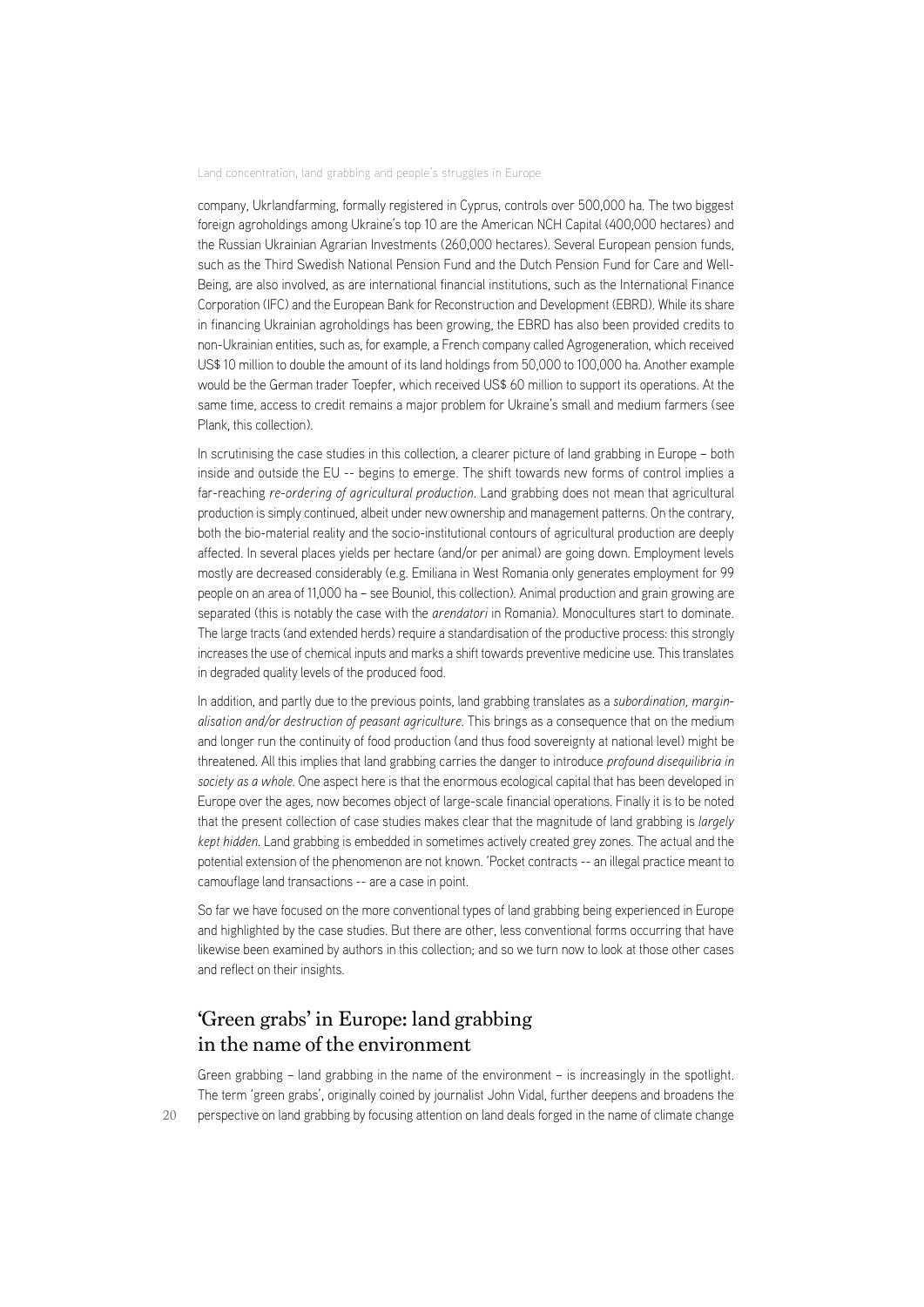mitigation strategies, such as carbon sequestration via forest conservation, and production of renewable sources of energy that require some form of land control.<sup>4</sup> The production of biodiesel in Europe that encroaches into grasslands and areas previously devoted to set-aside initiatives with both economic and environmental functions, is also, arguably, a form of green grabbing. But there are other forms, as illustrated by the case of a solar panel project in Sardinia, Italy (see Onorati and Peirfederici, this collection).

Enervitabio arrived in Sardinia in 2008 to launch the largest solar energy project in Italy with a production target of 27 megawatts, and composed of 107,000 installed panels and 1,614 greenhouse sections (200 square metres each, supported by 33,000 concrete pillars) covering 64 ha of what used to be irrigated farmland. For 20 years the project will receive more than €7 million in incentives annually and €3.5 million per year from the sale of energy through the national energy provider network (ENEL). Enervitabio has built seven plants for a total of about 80 mw, which allows the company to access almost €22 million in subsidies per year during this same amount of time. The crop and pasture lands that were used for the project once generated an average income of €12,000-15,000 per ha, and were compensated by the company for a one-off payment of €40,000 per ha. Increasing land concentration in the area over the past decade has seen the UAA share of smaller farms shrinking, along with prospective farmers' access to land. A limited supply of agricultural land, combined with increasing land concentration, means that any reduction in land availability for farming, although minimal in absolute terms, is having far-reaching impacts on the agricultural sector's ability to produce and supply food for the island. But the situation will definitely worsen in the years to come, since 22 more companies have been approved to produce photovoltaic energy in Sardinia, for a combined projected output of more than 1,000 kilowatts (see Onorati and Pierfederici 2013).

In addition to showing how peasant agriculture in Europe is being subordinated and destroyed through green grabbing, this case further fills out the emerging picture on Europe and its place in the global land grab phenomenon. It shows that Europe is linked to green grabbing in not just one, but two ways. On the one hand, EU policies, such as its biofuels policy, and other global policies such as REDD+ are a critical context for widespread land grabbing in various other parts of the world – from oil palm expansion in Colombia and Indonesia, to sugarcane plantation expansion in Cambodia (see Fairhead, Leach and Scoones 2012). On the other hand, it is itself slowly becoming an important site of green grabbing – with growing corporate investments in renewable energy that require acquisition of land and changing the land's use, often supported with public subsidy. The Sardinia case suggests the need for public action that is capable of addressing green grabbing in an intertwined manner, addressing both ways in which the EU is implicated.

### 'Artificialisation': land use change away from agriculture and towards urban sprawl, real estate interest, tourism enclaves

Land is, more generally, naturally used to produce primary commodities especially food and nurture the environment. However, in recent decades changing lifestyle towards more urban ways, and capital accumulation imperatives (the need to continuously reinvent itself to generate profit) have increasingly encroached in agricultural land, eroding the latter through steady and widespread land use change. In Europe, a significant amount of prime agricultural land (near road infrastructure, with irrigation) is lost to the urban sprawl, real estate interest, tourism enclaves, and other commercial undertaking. These scattered cases of usually smaller land deals add up – and they tend to encroach into the most fertile and productive agricultural lands.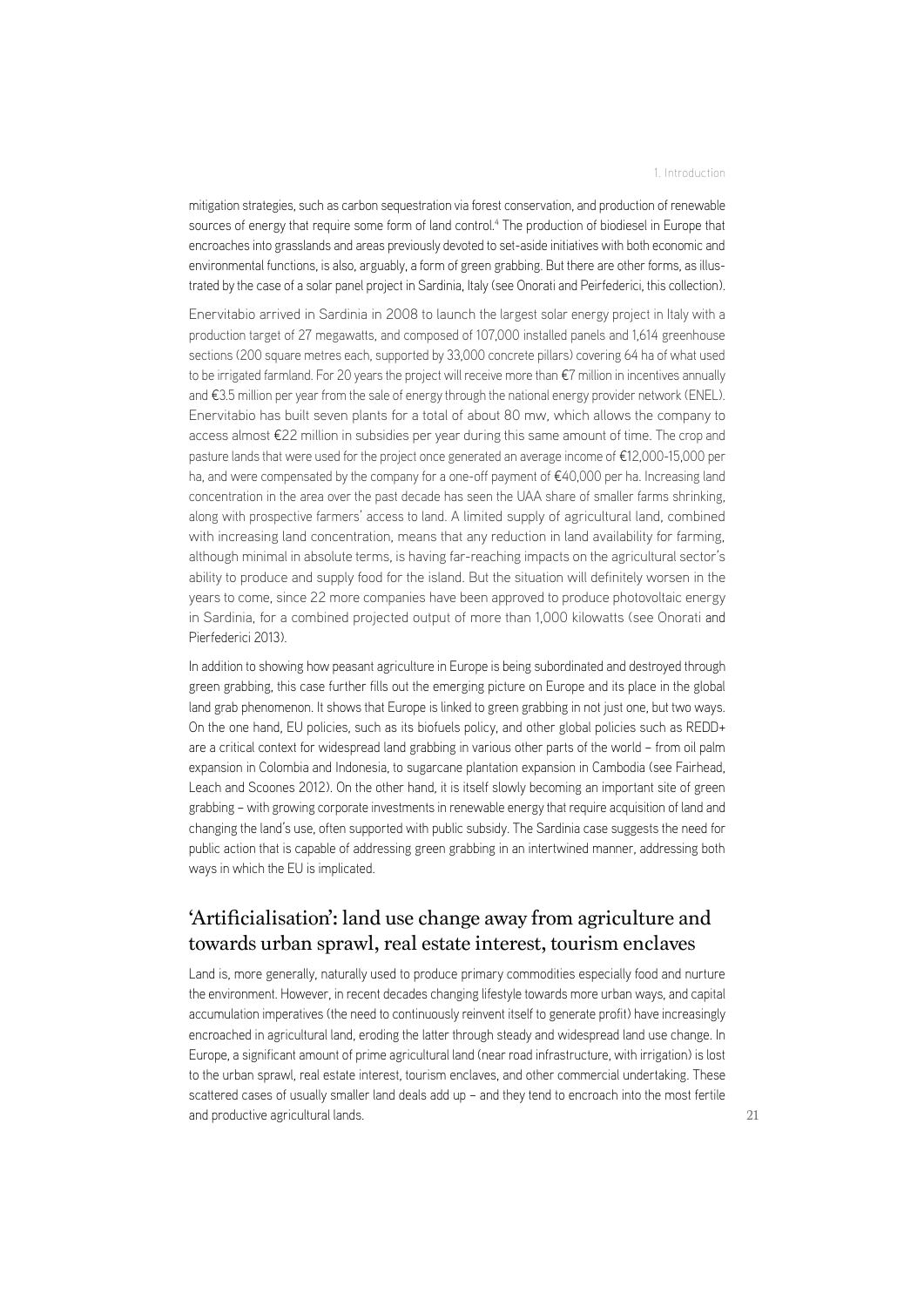A case in point is the Notre-Dame-des-Landes Airport project in France (see Pieper, this collection), set to become operational in 2017/2018 and which threatens to take over 2,000 ha of prime agricultural land outside the city of Nantes. Led by the world's biggest building corporation, French Vinci, and involving capital totalling €580 million, the airport project also involves the construction of side-roads and related infrastructure at the cost of €4 billion total. The project's proponents argue that it will attract investors and tourists to the area, and thereby stimulate the local economy. But others see many reasons to oppose it, including conflicts of interest among key officials and the companies involved, the destruction it will also entail of a special high-biodiversity area, and the existence of an alternative (e.g. renovation of the city's existing international airport in the city). In Ireland too, land across the country is being re-zoned for housing projects, and areas on the outskirts of towns and cities are seeing the rise of commercial developments, shopping centres and industrial estates. In one case in 2006, "15.3 acres of agricultural zoned land was bought for €3 million to a local developer who planned to build 28 housing units.<sup>5</sup> The site is now worth approximately €290,000 -- still a high price for around 6 hectares of land" (see Anderson, this collection).

Cases of artificialisation like these ultimately raise deeply contested underlying issues of the meaning and purpose of 'development' and nature of 'modernity' more generally. Is this the kind of 'development' we want and how sustainable is it? The contradiction is sharp enough: Europe actively engages in public debates on how to sustain and improve food production and achieve environmental balance, while at the same time allowing processes that undermine such goals, like the widespread conversion of prime agricultural lands to other uses, some of which are problematic in terms of environmental sustainability.

# 'Entry denial' to prospective farmers and urban gardeners: Another aspect of a wider problem

As the different cases in this collection carefully spell out, land concentration and land grabbing are each aspects of the wider land question in Europe. This land question might be represented by a triangle. In the top corner of this triangle is the problem of land concentration. Increasing amounts of land are already concentrated in the hand of limited numbers of large agricultural entrepreneurs. These also receive most of the current CAP subsidies. This degree of land concentration is comparable even to the highly skewed land distribution in some Latin American and Asian countries. In the second corner of the triangle (bottom right) there is land grabbing. The third corner of the triangle (bottom left) represents the inaccessibility of land for young people, be it young farmers or young people having a non-agricultural background.

Many rural young people today in the world and in Europe do not want to remain or become farmers for reasons that involve both 'push factors' (little economic remuneration for hard labour), and 'pull factors' (the attraction of urban, commercial-industrial life) combined. This is (or should be) a matter of great public concern, especially since the agricultural work force in Europe is ageing. Often, the question posed is how to make agriculture attractive again to young people. Indeed, while it is difficult to quantify, it is safe to assume that many of the small farms that were swallowed by bigger holdings were vulnerable due to lack of a younger generation who wanted to take up the work from the older generation. But there are definitely cases too where many young people from rural and urban areas want to take up farming but cannot because of numerous structural and institutional barriers – barriers that deny them entry into the farming sector. This is a pressing matter in contemporary Europe, and the case of France illustrates how the entry of prospective farmers is blocked by market forces and by

22 institutional architecture.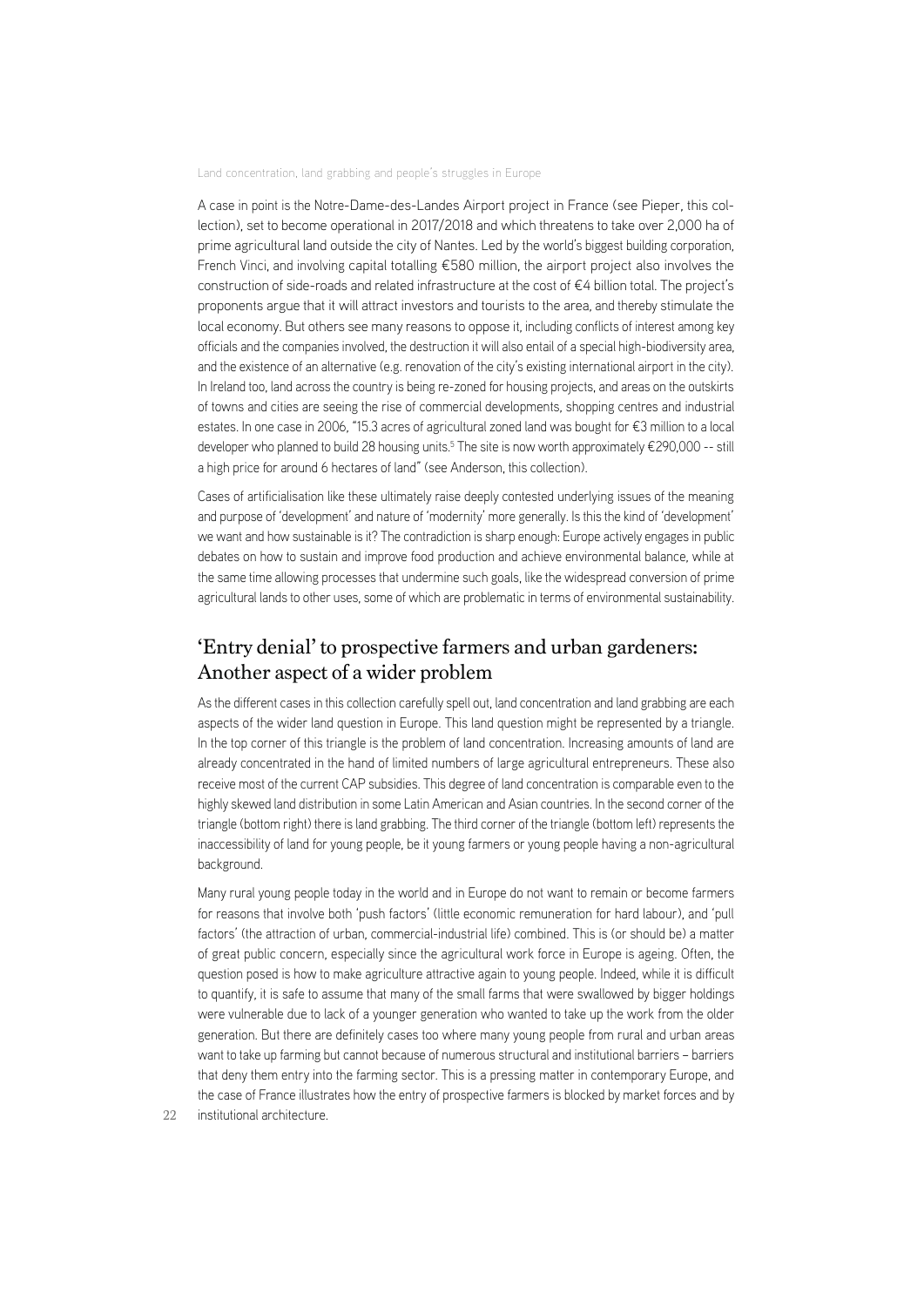The French situation illustrates the numerous hurdles to becoming a farmer for those without land already (see Ody, this collection). To receive state support one must first get a diploma in agriculture, then find a farm to buy or rent, and then obtain a licence to farm. But land is getting more expensive and less available. Prospective farmers are finding it increasingly difficult to actually acquire land to farm due to land concentration and artificialisation. More than 60,000 ha of mostly fertile farmland are lost every year due to land use conversion to non-agricultural uses, while the cost of land is rising dramatically. For instance, a €5,000 per hectare farmland assessed in the context of non-agricultural uses can be sold for at least a hundred times more. Anyone lucky enough to clear this hurdle must then compete in a sector increasingly dominated by large farms. Farms on the market that are less than 50 ha are often snapped up by neighbours seeking to enlarge their own holding, incentivised in part by CAP subsidies linked to farm size. While in 1955 80 percent of all farms in France were less than 20 ha, the average size today is around 80 ha. This trend is reinforced by environmental laws such as nitrate regulation, for example, which incentivise expanding farm size, rather than reducing livestock numbers in order to achieve a certain nitrate ratio.

The existing institutional incentives and subsidy structure, combined with capital accumulation dynamics, can be clearly seen as working strongly against the entry of prospective farmers. Changing this situation will likely require overhaul of not just the existing land policy regime, but the entire agricultural policy regime as well. But entry-denial is one of the most urgent and important dimensions of the land question in Europe today – and it has a clear generational dimension. Ultimately, any effort towards alternative agriculture will be weakened if prospective farmers either lose interest or are unable to secure access to land (see also White 2012, for a general discussion on this topic). This poses a big challenge at a time when many younger people with non-farm income sources are interested in parttime farming, while interest in urban farming is also rising as part of growing awareness about food quality or a growing realisation that producing their own food actually costs less.

The problem of the denial of entry to prospective farmers is not limited to France, but is happening elsewhere in Europe, and is bound to deepen and grow wherever there is land concentration and land grabbing, and vice versa. The three trends are inextricably interlinked, even if unfolding unevenly across Europe. And so, stepping back, what we see developing is a still limited but potentially explosive situation regarding land issues in Europe. If compared to the Global South, land grabbing in Europe is, as yet, a limited phenomenon. It is limited in a quantitative sense and it is limited geographically (mainly, though not exclusively to Eastern Europe). However, in the decade(s) to come, the process of land grabbing might very well accelerate and embrace the North, West and South of Europe as well. This might be the outcome of several interacting processes.

On the one hand the newly emerging, very large agricultural enterprises (from both Eastern Europe and from the Global South) will continue to invade the European markets with very cheap food and agricultural products (this does not mean that consumers will witness considerable price decreases; it means that large retail organisations and food processing industries will benefit from, and therefore prefer, cheap supplies). A second process, that is the further liberalisation of markets, will strengthen this. As a consequence, European farmers will be increasingly crowded out of the market. Growing numbers of farmers will go bankrupt: as a consequence they will have to sell their land.

On the other hand, private investment funds will continue to eagerly look for investment possibilities that offer security (this is especially important in the context of the overall economic and financial crisis). This makes land into an attractive opportunity. If these processes start to interact on a scale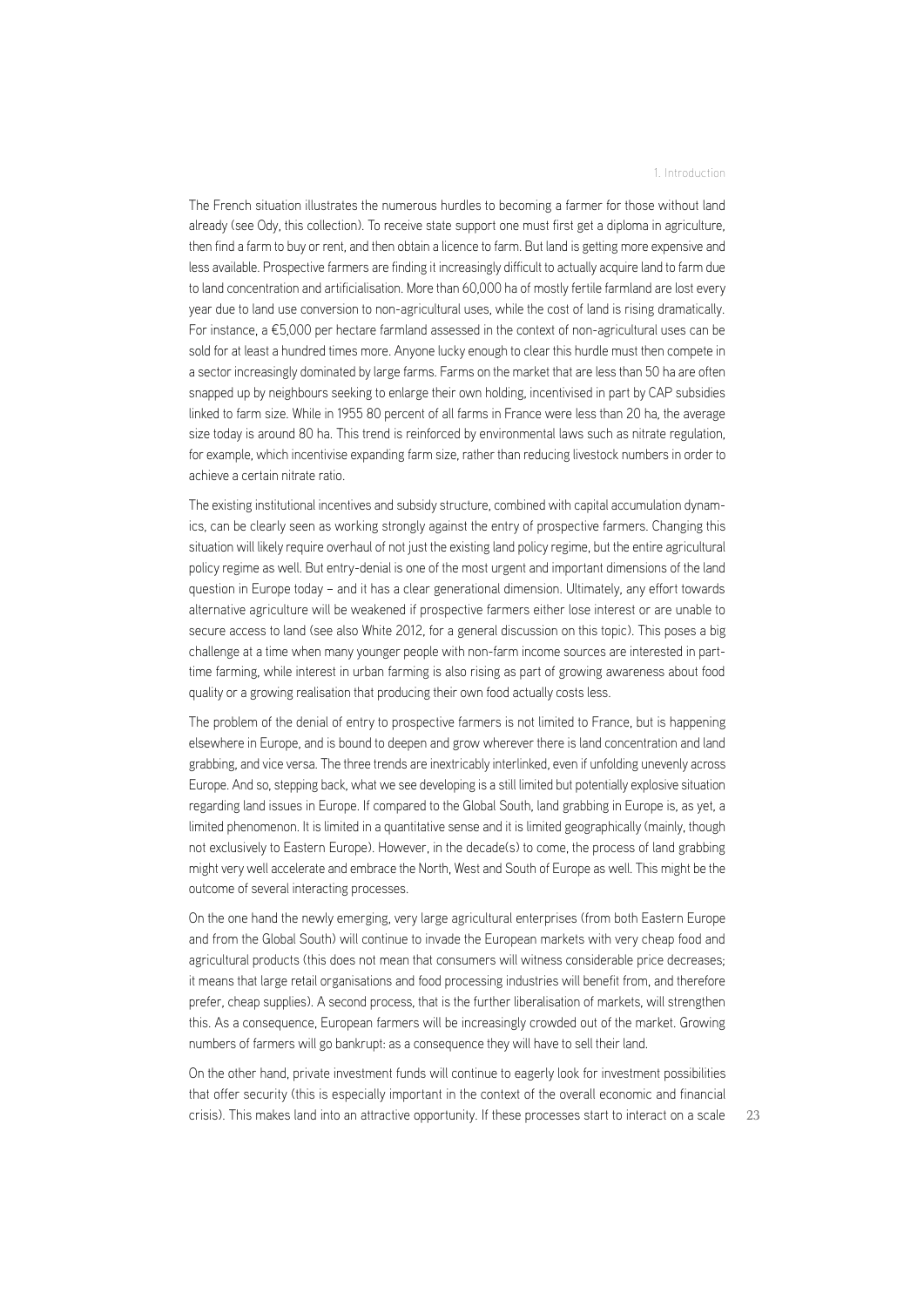that goes beyond a modest level (in the Netherlands private investment funds like Fagoed and ASR, the former Fortis, currently control 6,000 ha and 30,000 ha, respectively), then new concentrations of land ownership might suddenly occur.

This is especially the case when the role and position of banks is taken into account. Due to the general economic crisis, a lot of farm land throughout Europe is *de facto* economically owned by banks. Monte dei Paschi di Sienna for instance is the economic owner of a large slice of all Italian vineyards. Many vineyards are the collateral for credits that are impossible to repay under the current circumstances. Rabobank Netherlands virtually owns most of the horticultural land in the Netherlands. The total debt of Dutch agriculture and horticulture amounts to  $\epsilon$  30.2 billion. If these banks are to capitalize more (due to Basel III type of agreements or due to losses in e.g. the real estate sector), bringing these huge amounts of land to the market might become an attractive, maybe even necessary action.

Such a scenario so far remains hypothetical, but it is far from impossible. The point is that if (or when) it would occur, Europe will be without defense. There is not even a monitoring system to be used for early warning. What happens in the land markets is, as argued before, largely made invisible. Within this context, another potentially problematic issue is represented by the so-called hectare payments that partly are and partly will become the cornerstone of the CAP. On the one hand these might help poor farmers to refrain from selling the land, on the other hand the same payments might be an enormous bonus for land grabbers once they have obtained extended tracts of land. This suggests, evidently, that a *capping of the total amount of payments* (per farm) is urgently needed.

### People's land struggles in Europe

More generally, though, the only way to resist the rapidly rising (and mutually reinforcing) trends of land concentration, land grabbing and increasingly restricted access to land by prospective farmers, and the surest way to avoid further massive land grabbing in the near future, is the overall revitalisation and strengthening of European agriculture through 're-peasantisation' and the production of new products and services for newly emerging 'nested' markets (Van der Ploeg 2008). While the authors in this collection have emphasised the problems around land in Europe, in part to make them more visible, their contributions also make clear that the situation is not completely hopeless. Against the strong currents already flowing across Europe and despite issues that may divide them, there are growing numbers of Europeans who are taking up the struggle for land, the right to cultivate, a better kind of agriculture, and better kind of public support for agriculture. All of the people's struggles examined in the collection demonstrate variations of cross-class people's initiatives. We briefly highlight a few of them here.

One example is the more than 40-year collective effort against the big airport project in Nantes, France (see Pieper, this collection). Local farmers and other residents of the area have long objected to the project on numerous grounds, and as part of their ongoing resistance, they, together with supporters from across the country, have been occupying the expropriated land and houses (some of which had been previously abandoned) since 2008. Renaming the occupied area the *Zone à Défendre* (ZAD), the *'zadistas'* continue to farm and maintain a collective kitchen and bakery, bicycle workshop, and even their own internet café and radio station.

Another example is 'guerrilla gardening' in Vienna, where citizens plant vegetable patches and flowerbeds in parks, next to streets or in backyards, or cultivate fruit trees and gardens in the city's fallow areas. While some of these activities are relatively spontaneous, others are more organized, such as

24 when, in 2012, Viennese students searching for land to grow vegetables, occupied a 3.5-ha lot owned by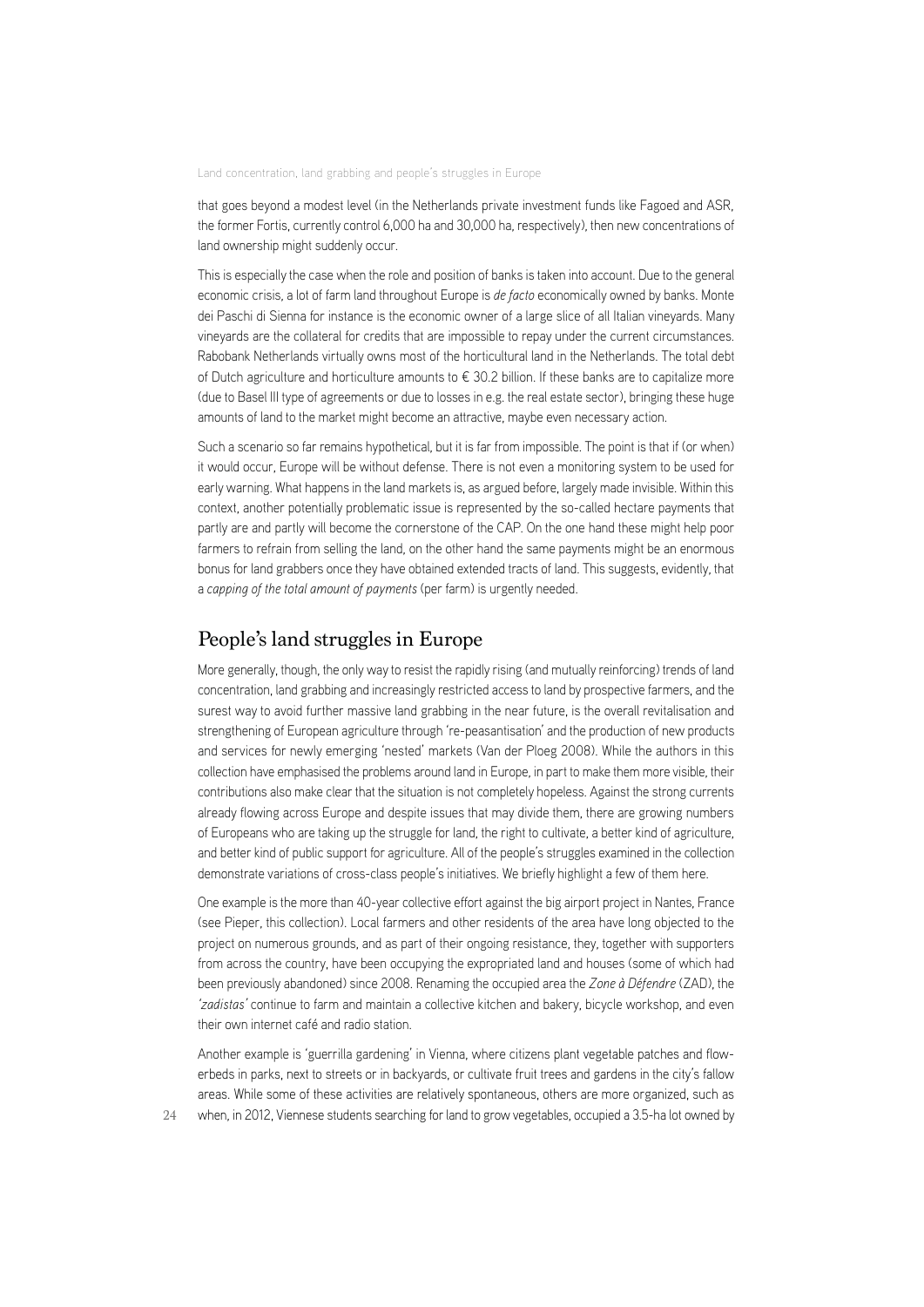the "Bundesimmobiliengesellschaft" (BIG), a state company in charge of public real estate (see Möhrs et al, this collection). Among others, the group sought to preserve the land from being converted to a housing complex, and also to reintroduce forgotten practices around urban food production and access to land. After ten days the group was evicted, yet the action led to the formation of SoliLa! (Solidarisch Landwirtschaften! Solidary Agriculture!), a collective of people living in Vienna who question the current mode of food production, distribution and consumption, while putting in practice alternatives that draw variously on Vienna's long tradition of urban gardening as well as the rising food sovereignty movement in Europe (e.g., Nyeleni).

Still another example comes from Somonte in Andalusia, where, in the midst of record unemployment in 2011-2012, members of the farmworkers movement SAT began occupying a 400-ha portion of 20,000 ha of public farm land that was scheduled to be sold at auction following the closing down of the governmental *Instituto Andaluz de Reforma Agraria*. The action marked a shift in SAT's strategy from symbolic to permanent land occupations, with the purpose of collectively farming the land in order to produce their own food and generate employment, but in a way that also realises 'the principles of agro-ecology, such as their commitment to local markets, production geared to self-sufficiency and reforestation of the farm boundaries' (see Aparicio et al, this collection). The farmworkers' struggle in this case, while a reaction against privatisation of the land, is also a struggle to construct a better way of life connected to a better way of doing agriculture. Their struggle is reinforced by a solidarity network called the Platform of Support for Somonte that has been created in villages and cities in the region and works with the Somonte farmworkers in marketing their produce, among others.

There is also the case of the struggle of the people of Narbolia in Sardina, Italy, against the EUsubsidised large-scale solar energy project owned by a foreign company that is removing fertile farmland from local food production and destroying small farmers' livelihoods. Outrage has led to the birth of the group 'S'Arrieddu for Narbolia', which, together with the environmental associations 'Italia Nostra' and 'Adiconsum Sardegna', is actively campaigning against the project. Using multiple forms of action including awareness raising, petitioning and initiating lawsuits, and community actions, S'Arrieddu for Narbolia defines its struggle as one that is aimed at safeguarding the *territory*, and as such 'is not just a defensive battle against the solar energy project, but a long-term engagement for the Commons, which include land, energy and water. It advocates for food sovereignty. It also advocates a participatory and diffused, therefore democratic energy production model, which can secure energy sovereignty' (see Onorati and Pierfederici, this collection).

What is important to highlight about all these examples of people's struggles in Europe is their increasing cross-class and territorial character: they are initiatives that are bringing together various groups of people from different social class origins and interests, which at the same time represent a reimagining and reshaping of the relationship between rural and urban spheres. These new convergences of people inherently involve fusions of agrarian, labour and environmental issues and politics, and are giving rise to new forms of solidarity. In this vein, it is worth emphasising that the collection presented here stands more as the beginning, rather than the culmination of, a project to critically examine and deepen our understanding of land issues in Europe amidst a rapidly changing situation marked by increasing land concentration, land grabbing and shrinking access to land for already practicing and prospective farmers. And it is hoped that as this study comes to light, more people will be inspired to share their stories and experiences, not only of the problems currently confronting European land and agriculture, but also join in and add to the efforts underway across Europe to create and realise a better way. To this end, we would like to conclude our introduction with the set of recommendations made by ECVC on what is to be done.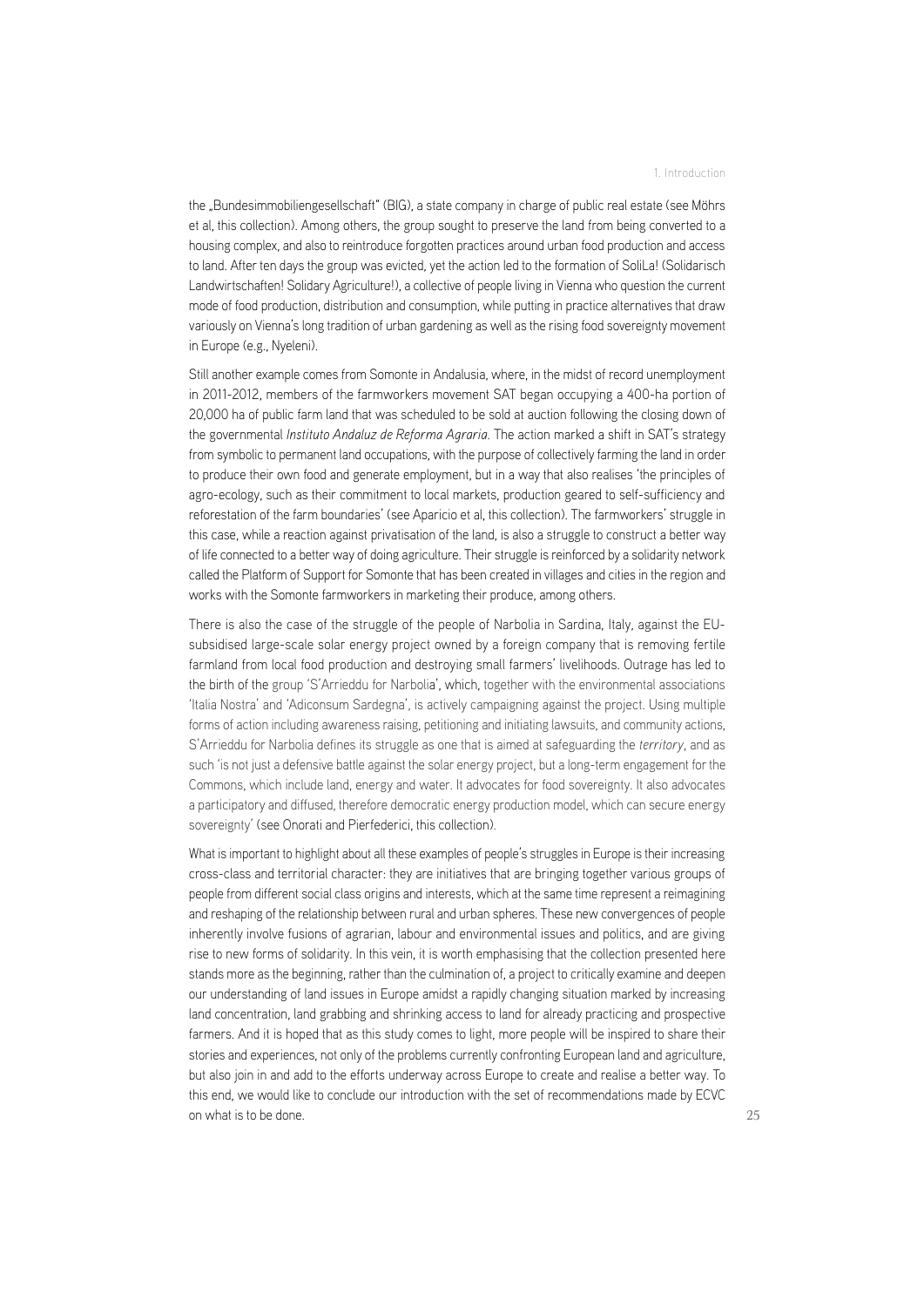### What is to be done?

In light of the findings of this report, the European Coordination Via Campesina (ECVC), supported by various organizations directly and indirectly involved in this report, put forward a set of demands addressed to national and EU governmental bodies to address the triangular issues of land concentration, land grabbing and barriers to entry to farming. Our main demands are:

Land should regain importance as a public good. We must reduce the commodification of land and promote public management of territories. Priority should be given to the use of land for smallholder and peasant agriculture and food production against the simple private property commercial interests. Access to land should be given to those who work it or to those who want to work it in a socially and ecologically acceptable way. This opens the possibility for young people to enter the land, and simultaneously distances from those who currently control land but do not themselves work it. It also links with the statement that follows here below, i.e. that redistributive land policies are needed.

1. Stop and reverse the trend of extreme land concentration and commodification!

- Carry out redistributive land policies (land reform, land restitution, affordable land rentals, and so on) in areas of concentrated ownership;
- Recognise historical use rights and communal land systems;
- Implement policies to support transformation of industrial farms into small family/peasant farms/ food sovereignty projects, including urban agriculture.
- 2. Stop land grabbing!
- Ban all investors and speculators (companies, banks/governments) that are operating, and/or grabbing land, in Europe and elsewhere in the world;
- Create a public databank/tracking system of the transactions of governments and companies engaged in land grabbing.

3. Assure access to land for farming, especially for young people, as the basis to achieve food sovereignty; and abolish the patriarchal system of land possession or heritage and promote policies of positive discrimination to assure access to land for farming for women.

- Create public management frameworks or reform existing ones (e.g. Safer, France) to facilitate the access of youth, landless people, also for other resources such as water;
- Strengthen or create the participation of local communities in decision-making on land use;
- Develop legal frameworks for cooperative-type farms and co-ownership arrangements that would improve the situation of women in land ownership and make it easier for young people to set up a farm;
- Change the installation and renting criteria and adopt policies to support sustainable small farm/ peasants' projects (e.g. leave minimal surface condition for subsidies);
- Push for the adoption and democratic application of the CFS Tenure Guidelines on responsible governance of land in Europe within a food sovereignty framework;
- Support concrete actions of recovering land (e.g. occupation of industrial zones);
- Prioritise the use of land for food versus agrofuel production and other commercial energy uses, extractive industries and useless megaprojects – in Europe and elsewhere in the world.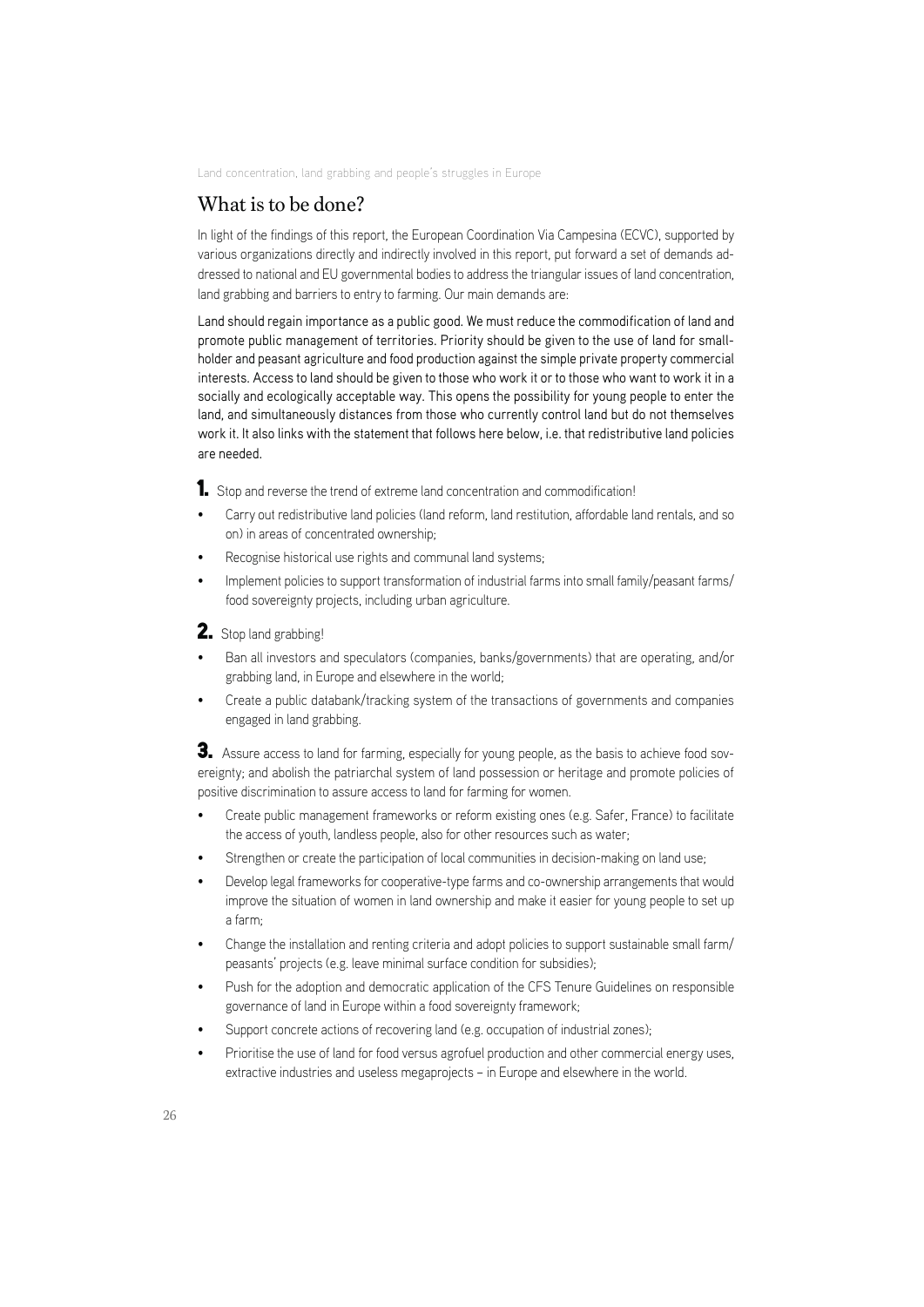### **References**

Aparicio, Marco, Manuel Flores, Arturo Landeros, Sara Mingorría, Delphine Ortega, Enrique Tudela (2013). 'Access to land and struggles in Andalusia, Spain'. A paper that is part of the European Coordination of Via Campesina (ECVC) and Hands-Off The Land Study on Land Concentration and land Grabbing in Europe. Amsterdam: Transnational Institute.

Borras, Saturnino Jr. and Jennifer Franco (2012). A land sovereignty alternative? Towards a people's (counter-)enclosure. Amsterdam: Transnational Institute.

Borras, Saturnino Jr and Jennifer Franco (2011). 'Political Dynamics of Land Grabbing in Southeast Asia: Understanding Europe's Role'. Amsterdam: Transnational Institute (TNI) Discussion Paper (January 2011).

Borras, Saturnino Jr. and Jennifer C. Franco (2010). 'From threat to opportunity?: Problems with the idea of a 'code of conduct' for land grabbing'. Yale Human Rights and Development Law Journal, vol. 13, no. 1.

Borras, Saturnino Jr., Jennifer Franco, Cristobal Kay, Sergio Gomez and Max Spoor (2012). Land grabbing in Latin America and the Caribbean. Journal of Peasant Studies, 39(304).

Borras, Saturnino Jr., Cristobal Kay, Sergio Gomez and John Wilkinson, guest editors (2012). Land grabbing in Latin America. Canadian Journal of Development Studies, 33(4), special issue.

Bouniol, Judith (2013). 'Scramble for land in Romania jeopardizes rural territories development'. EcoRuralis. A paper that is part of the European Coordination of Via Campesina (ECVC) and Hands-Off The Land Study on Land Concentration and land Grabbing in Europe. Amsterdam: Transnational Institute.

European Union (2012). Eurostat Pocketbooks: Agriculture, fishery and forestry statistics, 2012 Edition. Luxembourg: European Union Publications.

Fidrich, Robert (2013). The Return of the White Horse: Land Grabbing in Hungary. MTUSZ and Friends of the Earth. A paper that is part of the European Coordination of Via Campesina (ECVC) and Hands-Off The Land Study on Land Concentration and land Grabbing in Europe. Amsterdam: Transnational Institute.

Franco, Jennifer, Les levidow et al. (2010). Assumptions in the European Union biofuels policy: frictions with experiences in Germany, Brazil and Mozambique. Journal of Peasant Studies, 37(4).

Herre, Roman (2013). Land concentration, land grabbing and options for change in Germany. FIAN-German section. A paper that is part of the European Coordination of Via Campesina (ECVC) and Hands-Off The Land Study on Land Concentration and land Grabbing in Europe. Amsterdam: Transnational Institute.

Medarov, Georgi (2013). Land concentration, land grabbing and land conflicts in Europe: the Boynitsa case in the poorest region of Bulgaria. A paper that is part of the European Coordination of Via Campesina (ECVC) and Hands-Off The Land Study on Land Concentration and land Grabbing in Europe. Amsterdam: Transnational Institute.

Möhrs, Kim, Franziskus Forster, Sarah Kumnig, Lukas Rauth (2013). The politics of land and food in urban cities in the North: reclaiming urban agriculture and the struggle by Solidarisch Landwirtschaften! (SoliLa!) in Austria. A paper that is part of the European Coordination of Via Campesina (ECVC) and Hands-Off The Land Study on Land Concentration and land Grabbing in Europe. Amsterdam: Transnational Institute.

Ody, Morgan (2013). Land grabbing, artificialisation and concentration in France today: Causes, consequences and challenges. A paper that is part of the European Coordination of Via Campesina (ECVC) and Hands-Off The Land Study on Land Concentration and land Grabbing in Europe. Amsterdam: Transnational Institute.

Onorati, Antonio and Chiara Pierfederici (2013). Land concentration and green grabs in Italy: the case of Furtovoltaico" in Sardinia. Rome: Centro Internazionale Crocevia. A paper that is part of the European Coordination of Via Campesina (ECVC) and Hands-Off The Land Study on Land Concentration and land Grabbing in Europe. Amsterdam: Transnational Institute.

Pieper, Anton (2013). Land grabbing in France: The Notre-Dame-des-Landes Airport case in France. A paper that is part of the European Coordination of Via Campesina (ECVC) and Hands-Off The Land Study on Land Concentration and land Grabbing in Europe. Amsterdam: Transnational Institute.